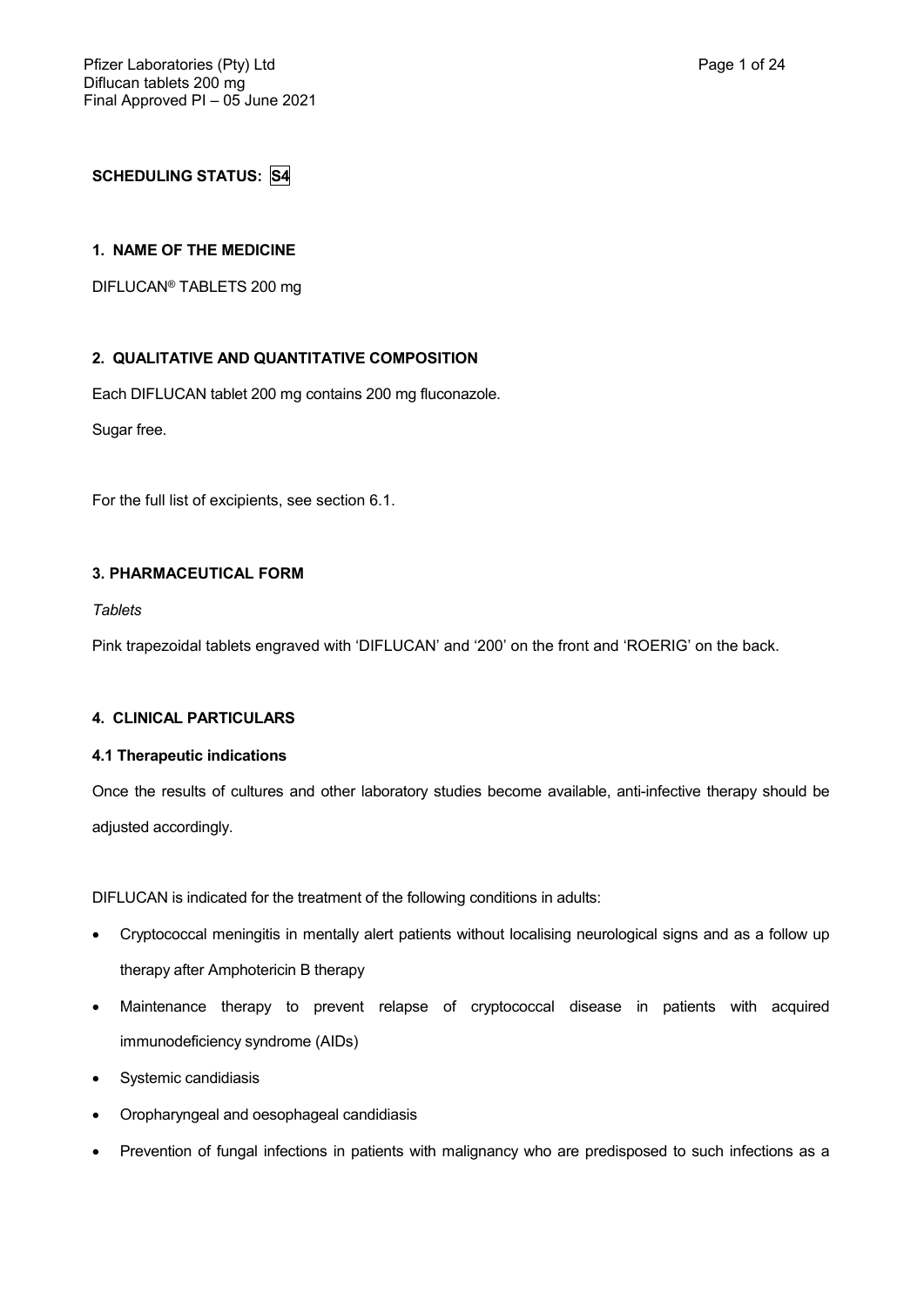result of cytotoxic chemotherapy and radiotherapy

## **4.2 Posology and method of administration**

# **Posology**

The daily dose of DIFLUCAN should be based on the nature and severity of the fungal infection.

Therapy for those types of infections requiring multiple dose treatment should be continued until clinical parameters or laboratory tests indicate that active fungal infection has subsided. An inadequate period of treatment may lead to recurrence of active infection.

Patients with AIDS and cryptococcal meningitis or recurrent oropharyngeal candidiasis usually require maintenance therapy to prevent relapse.

## *Use in adults*

1. For cryptococcal meningitis the usual dose is 400 mg on the first day followed by 200 mg once daily. Depending on the clinical response of the patient this dose may be increased to 400 mg daily. Usually, duration of treatment for cryptococcal meningitis is 6 to 8 weeks.

For the prevention of relapse of cryptococcal meningitis in patients with AIDS, after the patient receives a full course of primary therapy, DIFLUCAN may be administered at a daily dose of 100 mg to 200 mg until the CD4 count has stabilised at more than 250 cells/mm<sup>3</sup>.

- 2. For systemic candidiasis the usual dose is 400 mg on the first day followed by 200 mg daily. Depending on the clinical response, the dose may be increased to 400 mg daily. Duration of treatment is based upon the clinical response.
- 3. For oropharyngeal candidiasis, the usual dose is 50 mg to 100 mg once daily for 7 to 14 days. If necessary, treatment can be continued for longer periods in patients with severely compromised immune function.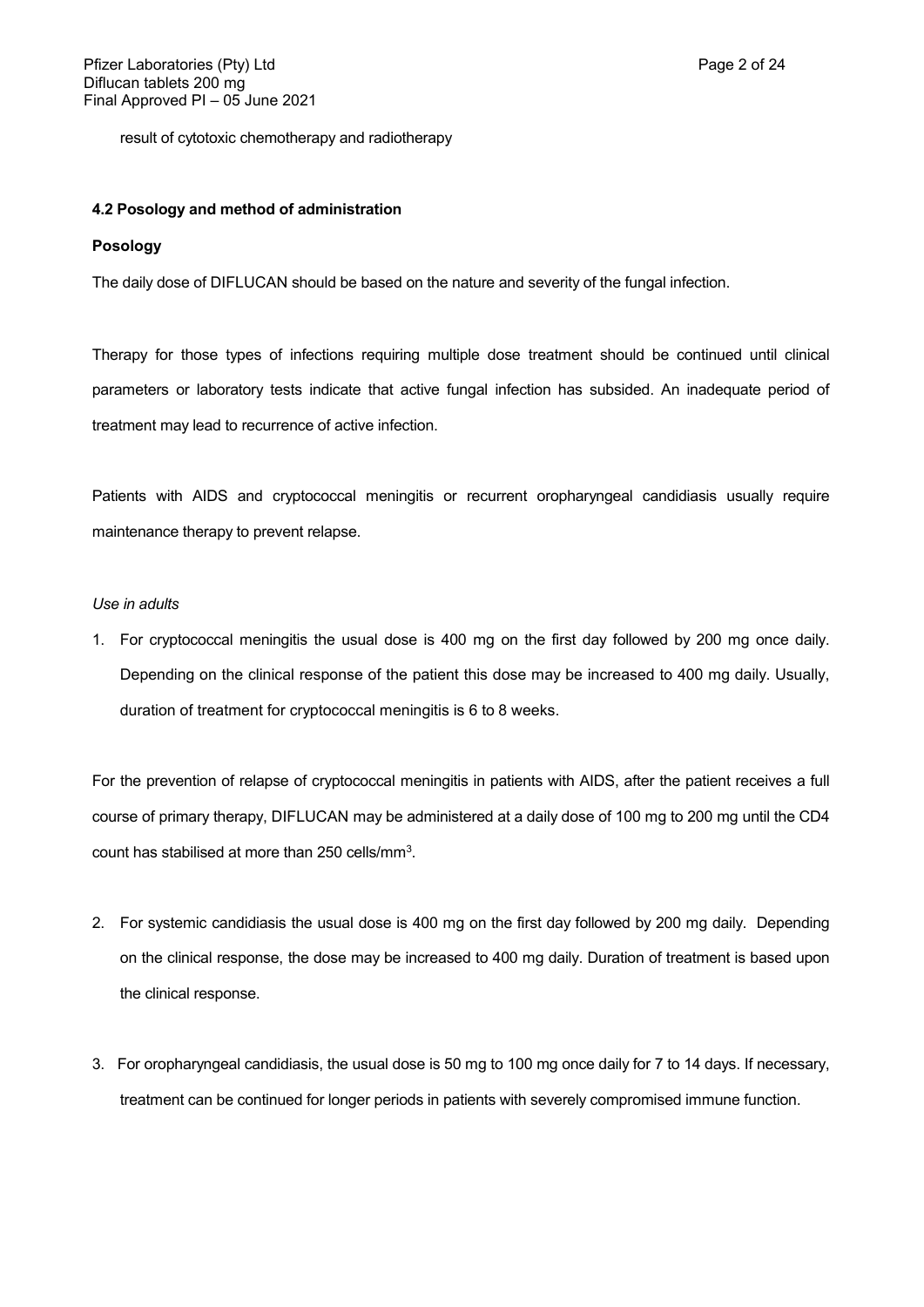For the prevention of relapse of oropharyngeal candidiasis in patients with AIDS, after the patient receives a full course of primary therapy, DIFLUCAN may be administered at a 150 mg once weekly dose.

For oesophageal candidiasis, the recommended dose is 200 mg on the first day, followed by 100 mg to 200 mg once daily. Doses up to 400 mg/day may be used, based on medical judgment of the patient's response to therapy. Patients with oesophageal candidiasis should be treated for a minimum of 3 weeks and for at least 2 weeks following resolution of symptoms.

4. The recommended DIFLUCAN dosage for the prevention of candidiasis is 50 mg to 400 mg once daily, based on the patients risk for developing fungal infection. For patients at high risk of systemic infection e.g. patients who are anticipated to have profound or prolonged neutropenia, a dose of 400 mg once daily has been used. DIFLUCAN administration should start several days before the anticipated onset of neutropenia and continue for 7 days after the neutrophil count rises above 1000 cells per mm $^3\!$ .

# **Special populations**

## *Use in elderly patients*

Where there is no evidence of renal impairment, normal dosage recommendations should be adopted. For patients with renal impairment (creatinine clearance < 50 mL/min) the dosage schedule should be adjusted as described below.

### *Use in patients with impaired renal function*

DIFLUCAN is cleared primarily by renal excretion as unchanged medicine. No adjustments in single dose therapy are necessary. Multiple-dose therapy should be carefully monitored in patients with renal impairment.

In patients with impaired renal function, an initial dose of 50 mg to 400 mg should be given. After the loading dose, the daily dose (according to indication) should be based on the following table:

| Creatinine clearance (mL/min)   DIFLUCAN |                             |
|------------------------------------------|-----------------------------|
|                                          | Percent of recommended dose |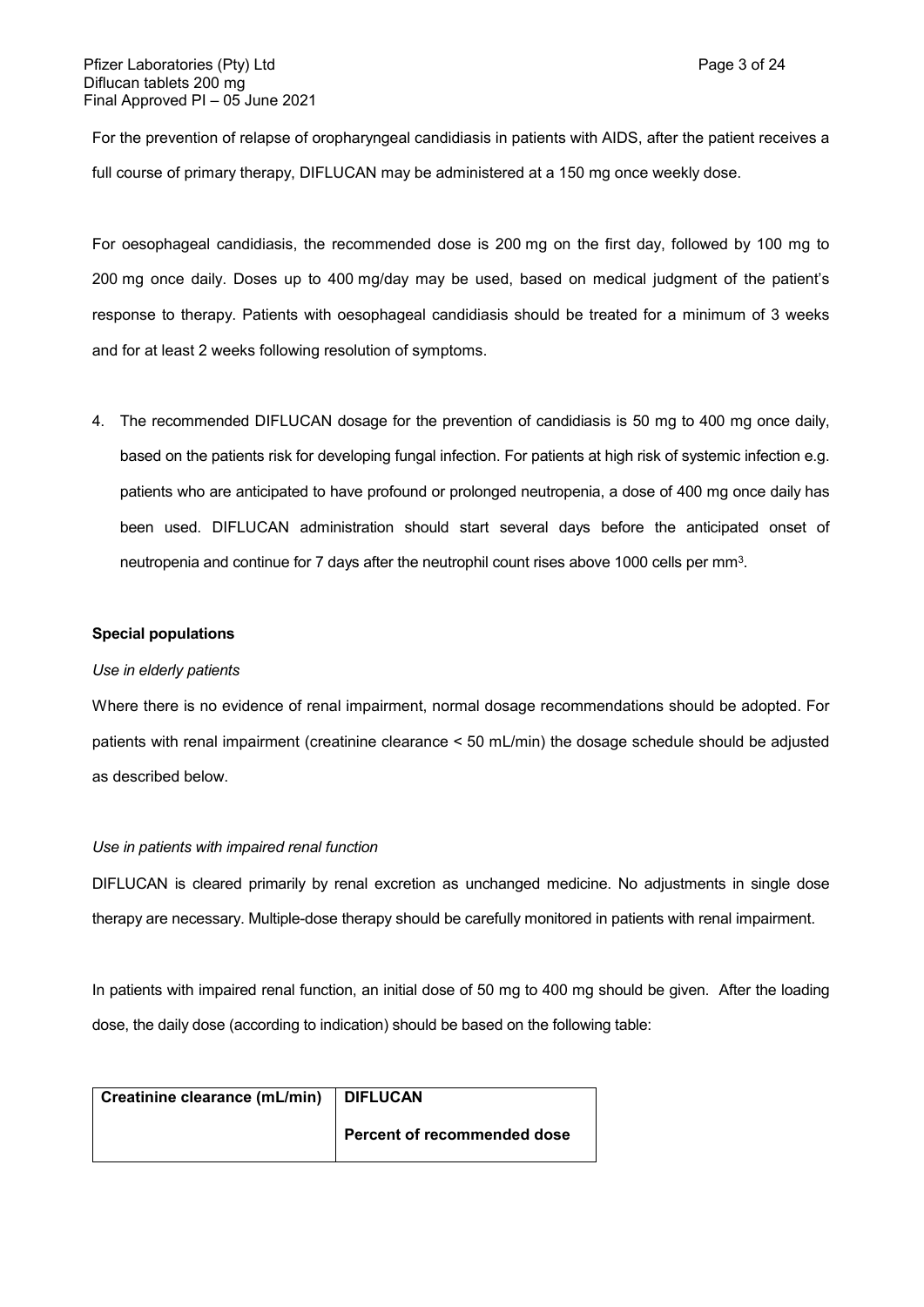| -50                     | 100 %                          |
|-------------------------|--------------------------------|
| $\leq 50$ (no dialysis) | 50%                            |
| Haemodialysis           | 100 % after each haemodialysis |

Patients on haemodialysis should receive 100 % of the recommended dose after each haemodialysis; on non-dialysis days, patients should receive a reduced dose according to their creatinine clearance.

These are suggested dose adjustments based on pharmacokinetics following administration of multiple doses. Further adjustment may be needed depending upon clinical condition. When serum creatinine is the only measure of renal function available, the following formula (based on sex, weight, and age of the patient) should be used to estimate the creatinine clearance:

Males:

[140 - age] x Wt (kg) x constant

Scr (mmol/L)

Constant = 1,23 for males

Females:

 $[140 - age] \times Wt$  (kg) x constant S<sub>cr</sub> (mmol/L)

Constant = 1,04 for females  $(0,85 \times 1,23 = 1,04)$ 

 $S_{cr}$  = serum creatinine

# **Method of administration**

For oral use.

# **4.3 Contraindications**

 DIFLUCAN should not be used in patients with known hypersensitivity to fluconazole or to related azole medicines or any of the excipients of DIFLUCAN (listed in section 6.1).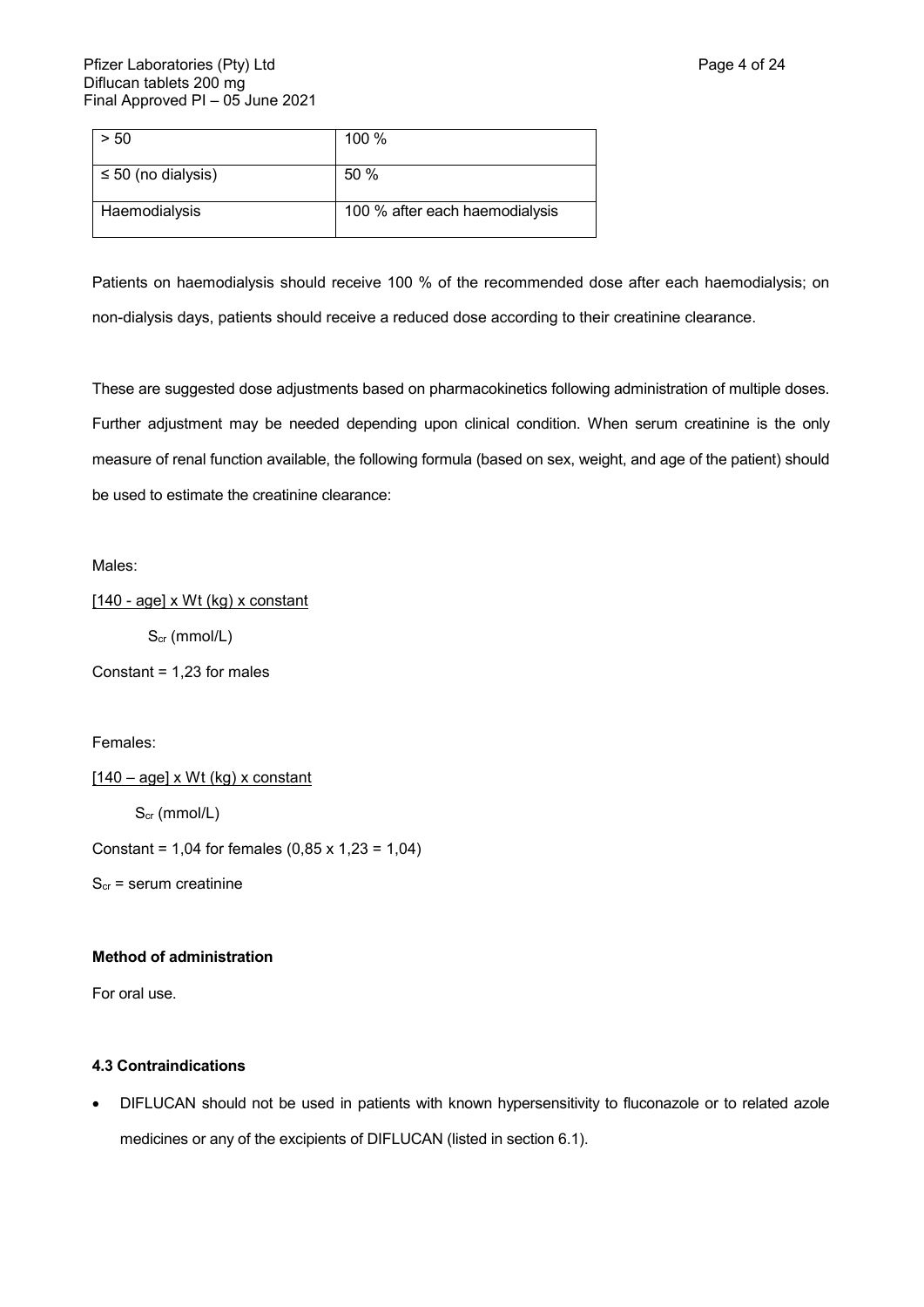- Co-administration of terfenadine is contraindicated in patients receiving DIFLUCAN at multiple doses of 400 mg per day or higher based upon results of a multiple dose interaction study. Co-administration of other medicines known to prolong the QT interval and which are metabolised via the cytochrome P450 (CYP) 3A4 such as cisapride, astemizole, erythromycin, pimozide and quinidine are contraindicated in patients receiving DIFLUCAN (see sections 4.4 and 4.5).
- Pregnancy and lactation.

# **4.4 Special warnings and precautions for use**

#### *Hepatobiliary system*

DIFLUCAN should be administered with caution to patients with liver dysfunction.

DIFLUCAN has been associated with cases of serious hepatic toxicity including fatalities, primarily in patients with serious underlying medical conditions. In cases of DIFLUCAN-associated hepatotoxicity, no obvious relationship to total daily dose, duration of therapy, sex or age of patient has been observed. Hepatotoxicity may be reversible on discontinuation of therapy.

Patients who develop abnormal liver function tests during DIFLUCAN therapy should be monitored for the development of more serious hepatic injury. DIFLUCAN should be discontinued if clinical signs or symptoms consistent with liver disease develop that may be attributable to DIFLUCAN.

## *Dermatological reactions*

Patients have less frequently developed pruritus, rashes, urticaria, angioedema, dry skin, abnormal odour, exfoliative cutaneous reactions, such as Stevens-Johnson syndrome and toxic epidermal necrolysis during treatment with DIFLUCAN. AIDS patients are more prone to the development of severe cutaneous reactions to many medicines. If a rash, which is considered attributable to DIFLUCAN, develops in a patient treated for a superficial fungal infection, further therapy with DIFLUCAN should be discontinued. If patients with invasive/systemic fungal infections develop rashes, they should be monitored closely and DIFLUCAN discontinued if bullous lesions or erythema multiforme develop.

# *Hypersensitivity*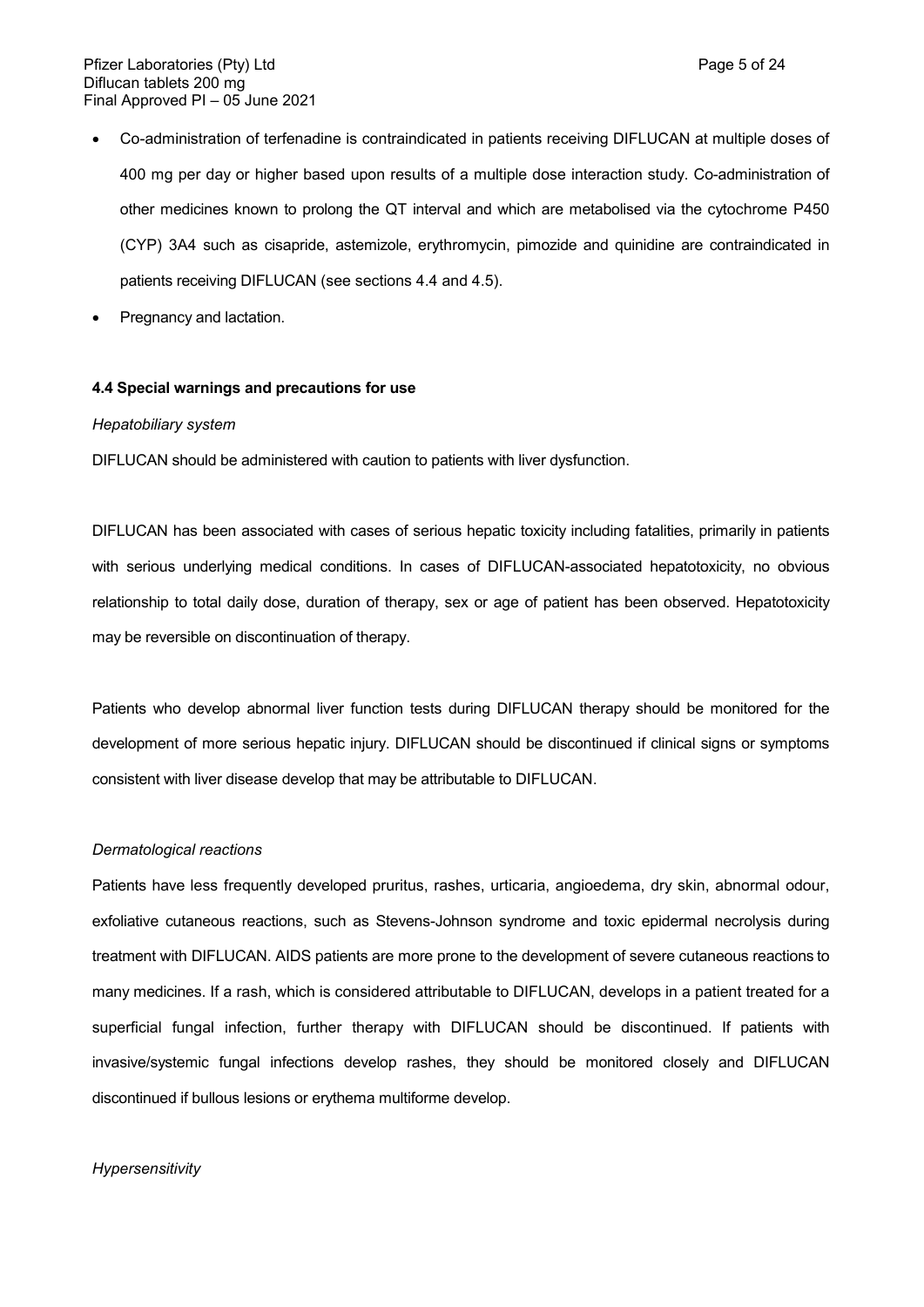Anaphylaxis has been reported with the use of DIFLUCAN.

### *Cardiovascular system*

DIFLUCAN has been associated with prolongation of the QT interval on the electrocardiogram. DIFLUCAN causes QT prolongation via the inhibition of Rectifier Potassium Channel current (Ikr). The QT prolongation caused by other medicines (such as amiodarone) may be amplified via the inhibition of cytochrome P450 (CYP) 3A4. During post-marketing surveillance, there have been cases of QT prolongation and *torsades de pointes* in patients taking DIFLUCAN. These reports included seriously ill patients with multiple confounding risk factors, such as structural heart disease, electrolyte abnormalities and concomitant medicines that may have been contributory. Patients with hypokalaemia and advanced cardiac failure are at an increased risk for the occurrence of life-threatening ventricular dysrhythmias and *torsades de pointes.*

DIFLUCAN should be administered with caution to patients with these potentially prodysrhythmic conditions.

# *Halofantrine*

Halofantrine has been shown to prolong QTc interval at the recommended therapeutic dose and is a substrate of CYP3A4. The concomitant use of DIFLUCAN and halofantrine is therefore not recommended (see section 4.5).

#### *Renal system*

DIFLUCAN should be administered with caution to patients with renal dysfunction (see section 4.2).

#### *Adrenal insufficiency*

DIFLUCAN may cause adrenal insufficiency relating to concomitant treatment with prednisone (see section 4.5, *The effect of DIFLUCAN on other medicines*).

# *Cytochrome P450*

DIFLUCAN is a moderate CYP2C9 and CYP3A4 inhibitor. DIFLUCAN is also a strong inhibitor of CYP2C19. DIFLUCAN-treated patients who are concomitantly treated with medicines with a narrow therapeutic window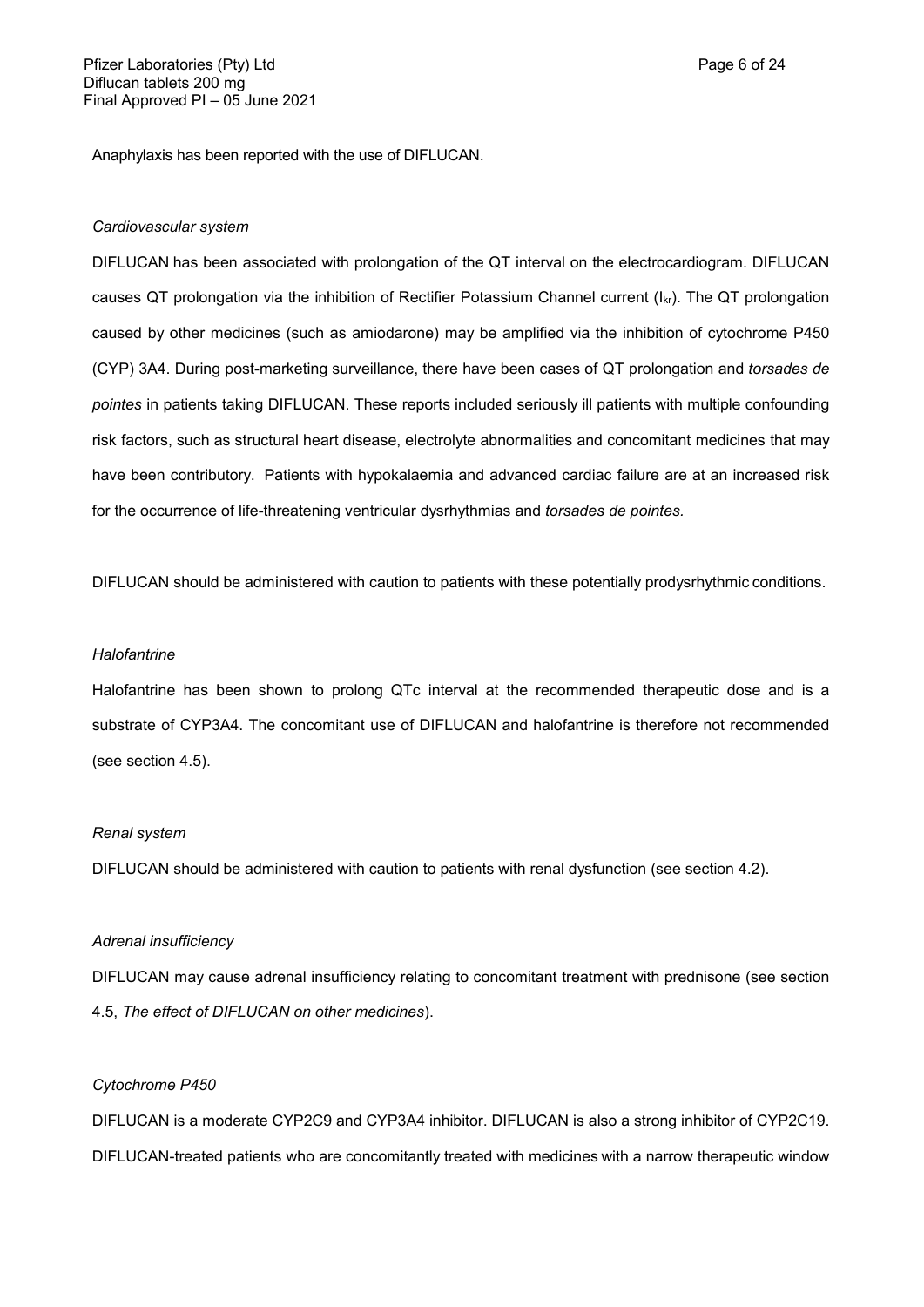metabolised through CYP2C9, CYP2C19 and CYP3A4 should be monitored (see section 4.5).

### *Terfenadine*

The co-administration of DIFLUCAN at doses lower than 400 mg per day with terfenadine should be carefully monitored (see sections 4.3 and 4.5).

# **4.5 Interaction with other medicines and other forms of interaction**

*Concomitant use of the following other medicines is contraindicated:*

#### *Cisapride*

There have been reports of cardiac events including *torsades de pointes* in patients to whom DIFLUCAN and cisapride were co-administered. A controlled study found that concomitant DIFLUCAN 200 mg once daily and cisapride 20 mg four times a day yielded a significant increase in cisapride plasma levels and prolongation of QTc interval. Concomitant treatment with DIFLUCAN and cisapride is contraindicated in patients receiving DIFLUCAN (see section 4.3).

### *Terfenadine*

Because of the occurrence of serious cardiac dysrhythmias secondary to prolongation of the QTc interval in patients receiving azole antifungals in conjunction with terfenadine, interaction studies have been performed. One study at a 200 mg daily dose of DIFLUCAN failed to demonstrate a prolongation in QTc interval. Another study at a 400 mg and 800 mg daily dose of DIFLUCAN demonstrated that DIFLUCAN taken in doses of 400 mg per day or greater significantly increases plasma levels of terfenadine when taken concomitantly. The combined use of DIFLUCAN at doses of 400 mg or greater with terfenadine is contraindicated. The coadministration of DIFLUCAN at doses lower than 400 mg per day with terfenadine should be carefully monitored (see section 4.3).

# *Astemizole*

Concomitant administration of DIFLUCAN with astemizole may decrease the clearance of astemizole. Resulting increased plasma concentrations of astemizole can lead to QT prolongation and *torsades de pointes*. Co-administration of DIFLUCAN and astemizole is contraindicated (see section 4.3).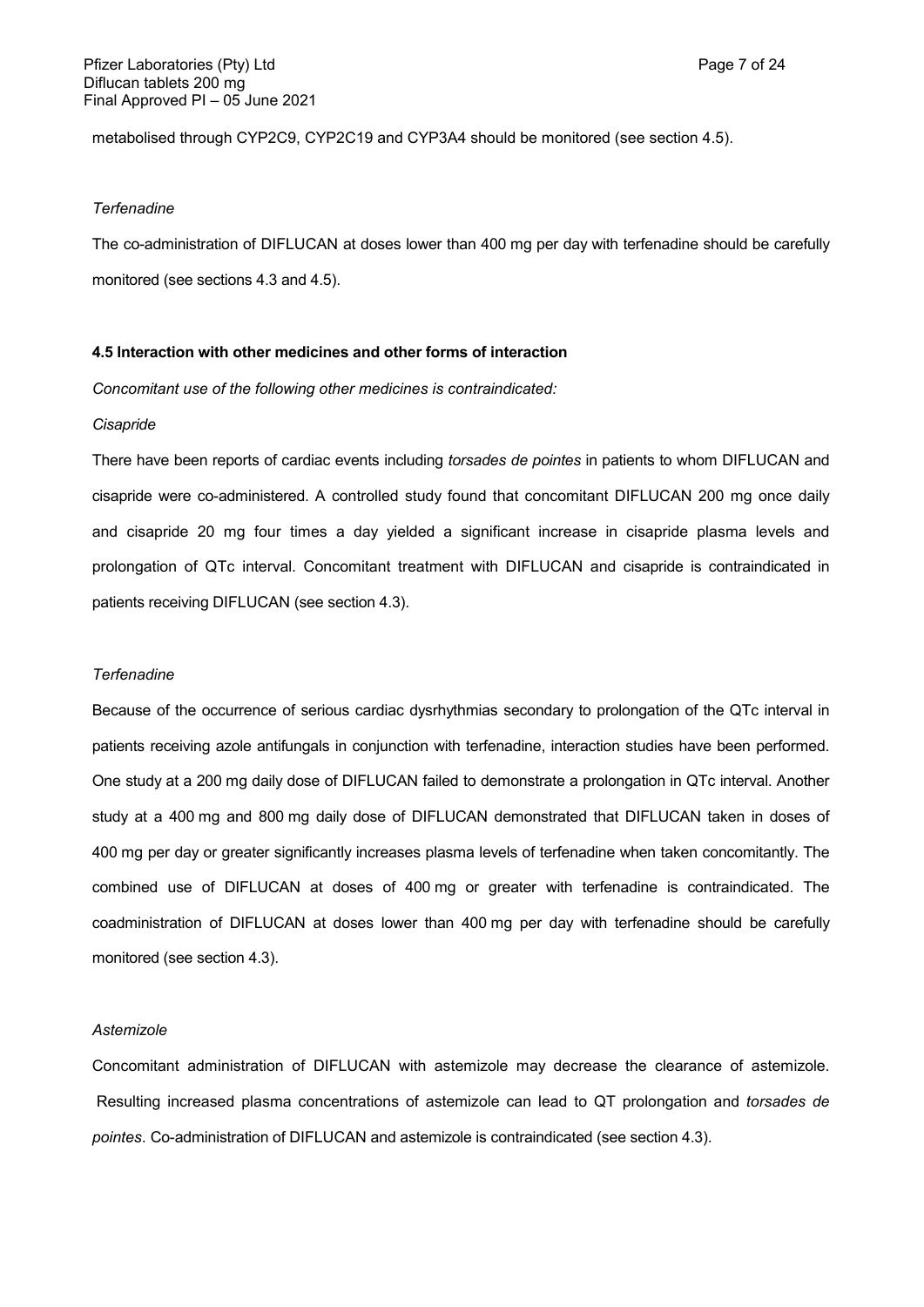#### *Pimozide*

Although not studied *in vitro* or *in vivo*, concomitant administration of DIFLUCAN with pimozide may result in inhibition of pimozide metabolism. Increased pimozide plasma concentrations can lead to QT prolongation and *torsades de pointes*. Co-administration of DIFLUCAN and pimozide is contraindicated (see section 4.3).

# *Quinidine*

Although not studied *in vitro* or *in vivo*, concomitant administration of DIFLUCAN with quinidine may result in inhibition of quinidine metabolism. Use of quinidine has been associated with QT prolongation and *torsades de pointes*. Co-administration of DIFLUCAN and quinidine is contraindicated (see section 4.3).

### *Erythromycin*

Concomitant use of DIFLUCAN and erythromycin has the potential to increase the risk of cardiotoxicity (prolonged QT interval, *torsades de pointes*) and consequently sudden death. Co-administration of DIFLUCAN and erythromycin is contraindicated (see section 4.3).

# *Concomitant use of the following other medicines cannot be recommended:*

# *Halofantrine*

DIFLUCAN can increase halofantrine plasma concentration due to an inhibitory effect on CYP3A4. Concomitant use of DIFLUCAN and halofantrine has the potential to increase the risk of cardiotoxicity (prolonged QT interval, *torsades de pointes*) and consequently sudden heart death. This combination should be avoided (see section 4.4).

# *Concomitant use that should be used with caution:*

#### *Amiodarone*

Concomitant administration of DIFLUCAN with amiodarone may increase QT prolongation. Caution must be exercised if the concomitant use of DIFLUCAN and amiodarone is necessary, notably with high dose DIFLUCAN (800 mg) (see section 4.4).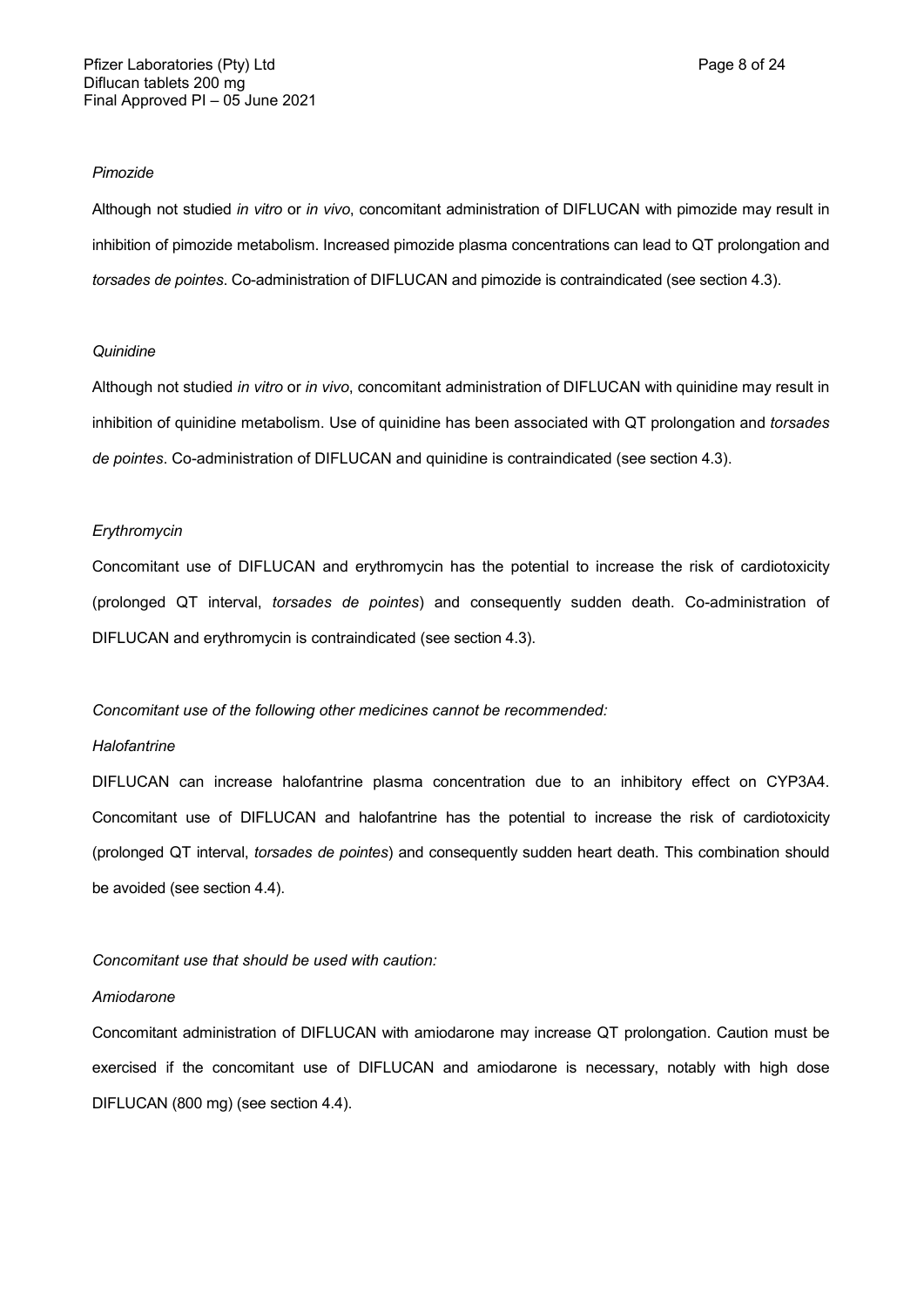#### *Concomitant use of the following medicines leads to precautions and dose adjustments:*

*The effect of other medicines on DIFLUCAN*

#### *Hydrochlorothiazide*

In a pharmacokinetic interaction study, co-administration of multiple-dose hydrochlorothiazide to healthy volunteers receiving DIFLUCAN increased plasma concentrations of DIFLUCAN by 40 %. An effect of this magnitude may necessitate a change in the DIFLUCAN dose regimen in subjects receiving concomitant diuretics.

#### *Rifampicin*

Concomitant administration of DIFLUCAN and rifampicin resulted in a 25 % decrease in the AUC and a 20 % shorter half-life of DIFLUCAN. In patients receiving concomitant rifampicin, an increase of the DIFLUCAN dose should be considered.

Interaction studies have shown that when oral DIFLUCAN is co-administered with food, cimetidine, antacids or following total body irradiation for bone marrow transplantation, no clinically significant impairment of absorption occurs.

# *The effect of DIFLUCAN on other medicines*

DIFLUCAN is a moderate inhibitor of cytochrome P450 (CYP) isoenzyme 2C9 and 3A4. DIFULCAN is also a strong inhibitor of the isoenzyme CYP2C19. In addition to the observed/documented interactions mentioned below, there is a risk of increased plasma concentration of other medicines metabolised by CYP2C9, CYP2C19 and CYP3A4 co-administered with DIFLUCAN. Therefore, caution should be exercised when using these combinations and the patients should be carefully monitored. The enzyme inhibiting effect of DIFLUCAN persists for 4 – 5 days after discontinuation of DIFLUCAN treatment due to the long half-life of DIFLUCAN (see section 4.3).

## *Alfentanil*

A study observed a reduction in clearance and distribution volume as well as prolongation of t½ of alfentanil following concomitant treatment with DIFLUCAN. A possible mechanism of action is DIFLUCAN's inhibition of CYP3A4. Dosage adjustment of alfentanil may be necessary.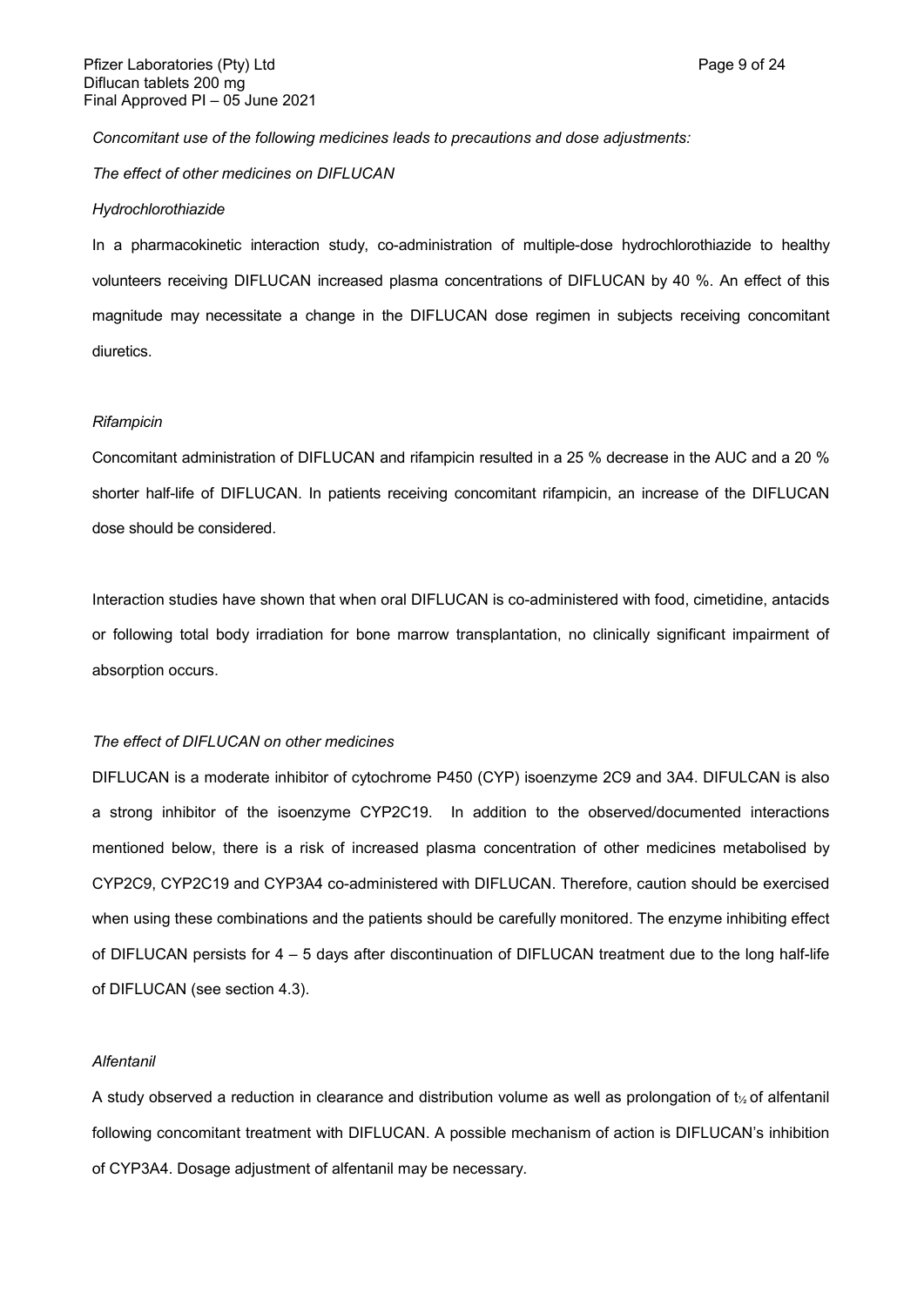## *Amitriptyline, nortriptyline*

DIFLUCAN increases the effect of amitriptyline and nortriptyline. 5- nortriptyline and/or S-amitriptyline may be measured at initiation of the combination therapy and after one week. Dosage of amitriptyline/nortriptyline should be adjusted, if necessary.

# *Amphotericin B*

Concurrent administration of DIFLUCAN and amphotericin B in infected normal and immunosuppressed mice showed the following results: a small additive antifungal effect in systemic infection with *C. albicans*, no interaction in intracranial infection with *Cryptococcus neoformans*, and antagonism of the two medicines in systemic infection with *Aspergillus fumigatus*. The clinical significance of results obtained in these studies is unknown.

# *Anticoagulants*

In an interaction study, DIFLUCAN increased the prothrombin time/international normalised ratio (INR) (12 %) after warfarin administration in healthy males. In post-marketing experience, bleeding events (bruising, epistaxis, gastrointestinal bleeding, haematuria, and melena) have been reported, in association with increases in prothrombin time/INR in patients receiving DIFLUCAN concurrently with warfarin. Prothrombin time in patients receiving coumarin-type (warfarin) or indanedione anticoagulants should be carefully monitored. Dose adjustment of these anticoagulants may be necessary.

#### *Azithromycin*

There was no significant pharmacokinetic interaction between DIFLUCAN and azithromycin.

# *Benzodiazepines (short-acting), i.e. midazolam, triazolam*

Following oral administration of midazolam, DIFLUCAN resulted in substantial increases in midazolam concentrations and psychomotor effects. This effect on midazolam appears to be more pronounced following oral administration of DIFLUCAN than with DIFLUCAN administered intravenously. If concomitant benzodiazepine therapy is necessary in patients being treated with DIFLUCAN, consideration should be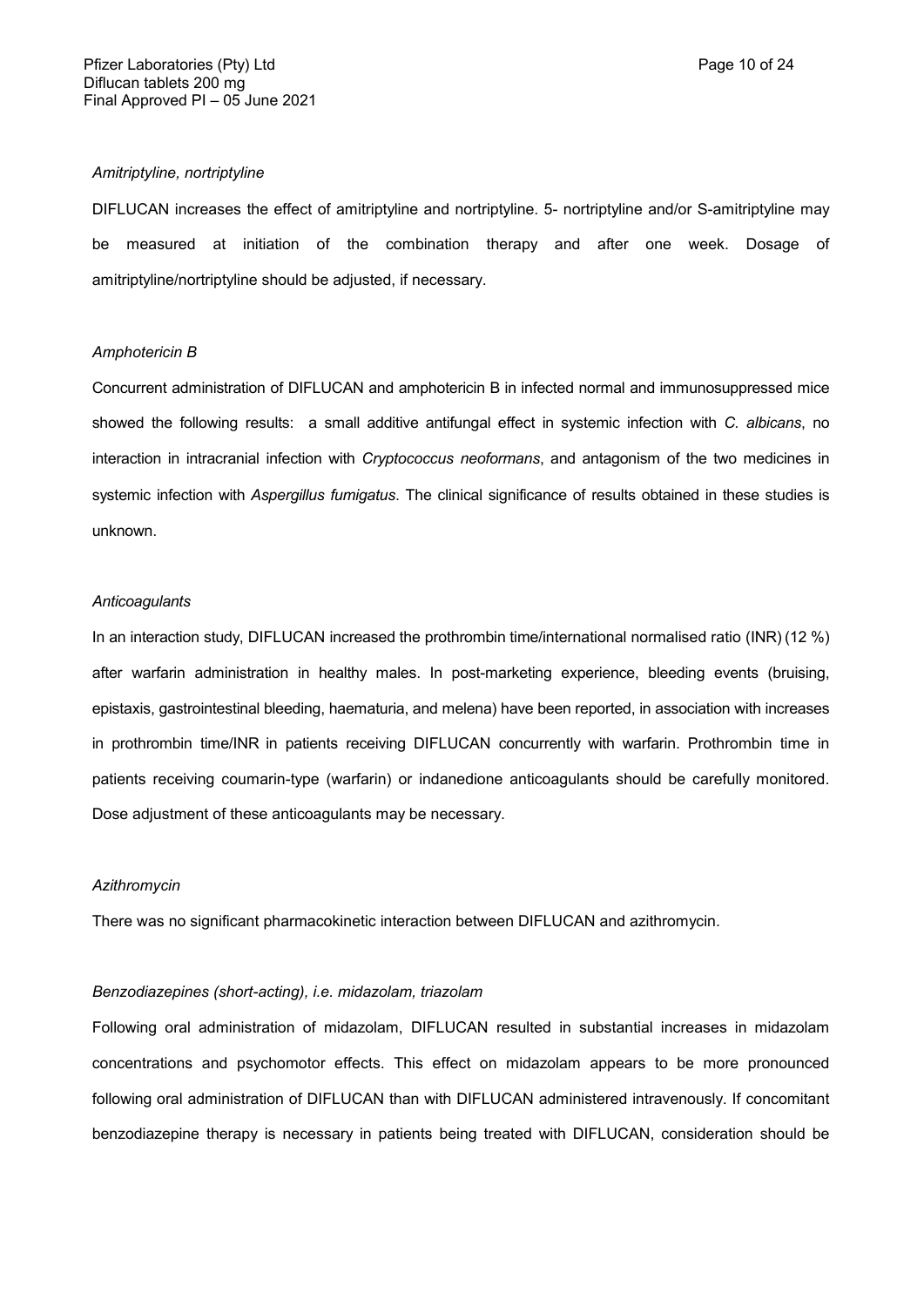given to decreasing the benzodiazepine dosage, and the patients should be appropriately monitored.

DIFLUCAN increases the AUC of triazolam (single dose) by approximately 50 %, C<sub>max</sub> by 20 – 32 % and increases t<sup>½</sup> by 25 - 50 % due to the inhibition of metabolism of triazolam. Dosage adjustments of triazolam may be necessary.

#### *Carbamazepine*

DIFLUCAN inhibits the metabolism of carbamazepine and an increase in serum carbamazepine of 30 % has been observed. There is a risk of developing carbamazepine toxicity. Dosage adjustment of carbamazepine may be necessary depending on concentration measurements/effect.

# *Calcium channel blockers*

Certain calcium channel antagonists (nifedipine, isradipine, amlodipine, verapamil and felodipine) are metabolised by CYP3A4. DIFLUCAN has the potential to increase the systemic exposure of the calcium channel antagonists. Frequent monitoring for adverse events is recommended.

# *Celecoxib*

During concomitant treatment with DIFLUCAN (200 mg daily) and celecoxib (200 mg) the celecoxib C<sub>max</sub> and AUC increased by 68 % and 134 %, respectively. A 50 % reduction of the celecoxib dose may be necessary when combined with DIFLUCAN.

### *Ciclosporin*

DIFLUCAN significantly increases the concentration and AUC of ciclosporin. This combination may be used by reducing the dosage of ciclosporin depending on ciclosporin concentration.

## *Cyclophosphamide*

Combination therapy with cyclophosphamide and DIFLUCAN results in an increase in serum bilirubin and serum creatinine. The combination may be used while taking increased consideration to the risk of increased serum bilirubin and serum creatinine.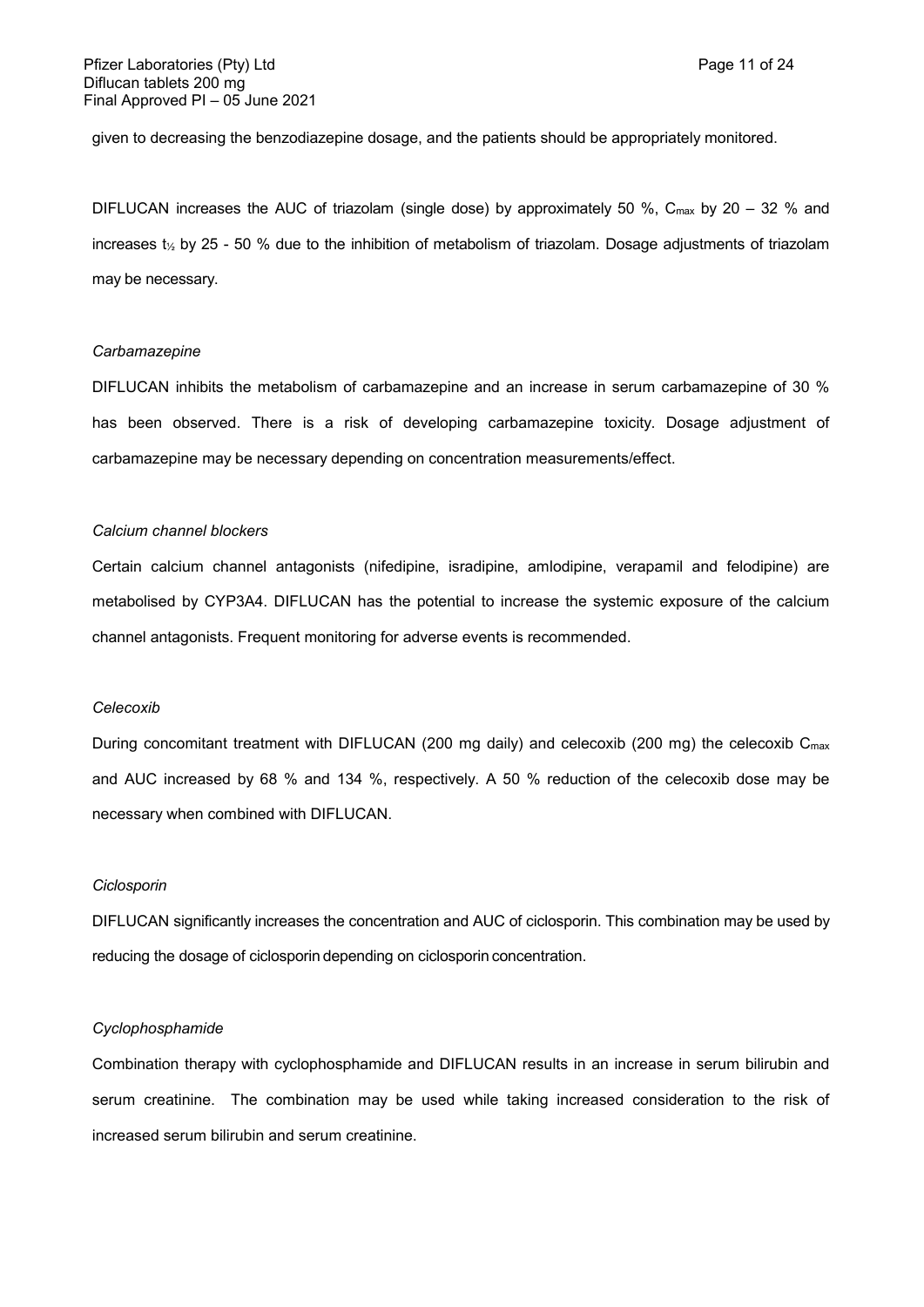## *Endogenous steroid*

No adverse effect has been seen on endogenous steroid levels or on ACTH stimulated cortisol response.

# *Fentanyl*

One fatal case of possible fentanyl DIFLUCAN interaction was reported. The author judged that the patient died from fentanyl intoxication. Furthermore, in a randomised crossover study with twelve healthy volunteers it was shown that DIFLUCAN delayed the elimination of fentanyl significantly. Elevated fentanyl concentration may lead to respiratory depression.

## *HMG-CoA reductase inhibitors*

The risk of myopathy and rhabdomyolysis increases when DIFLUCAN is co-administered with HMG-CoA reductase inhibitors metabolised through CYP3A4, such as atorvastatin and simvastatin, or through CYP2C9, such as fluvastatin. If concomitant therapy is necessary, the patient should be observed for symptoms of myopathy and rhabdomyolysis and creatine kinase should be monitored. HMG-CoA reductase inhibitors should be discontinued if a marked increase in creatine kinase is observed, or myopathy/rhabdomyolysis is diagnosed or suspected.

# *Ibrutinib*

Moderate inhibitors of CYP3A4 such as DIFLUCAN increase plasma ibrutinib concentrations and may increase risk of toxicity. If the combination cannot be avoided, reduce the dose of ibrutinib to 280 mg once daily (two capsules) for the duration of the inhibitor use and provide close clinical monitoring.

### *Losartan*

DIFLUCAN inhibits the metabolism of losartan to its active metabolite (E-31 74) which is responsible for most of the angiotensin Il-receptor antagonism which occurs during treatment with losartan. Patients should have their blood pressure monitored regularly.

# *Methadone*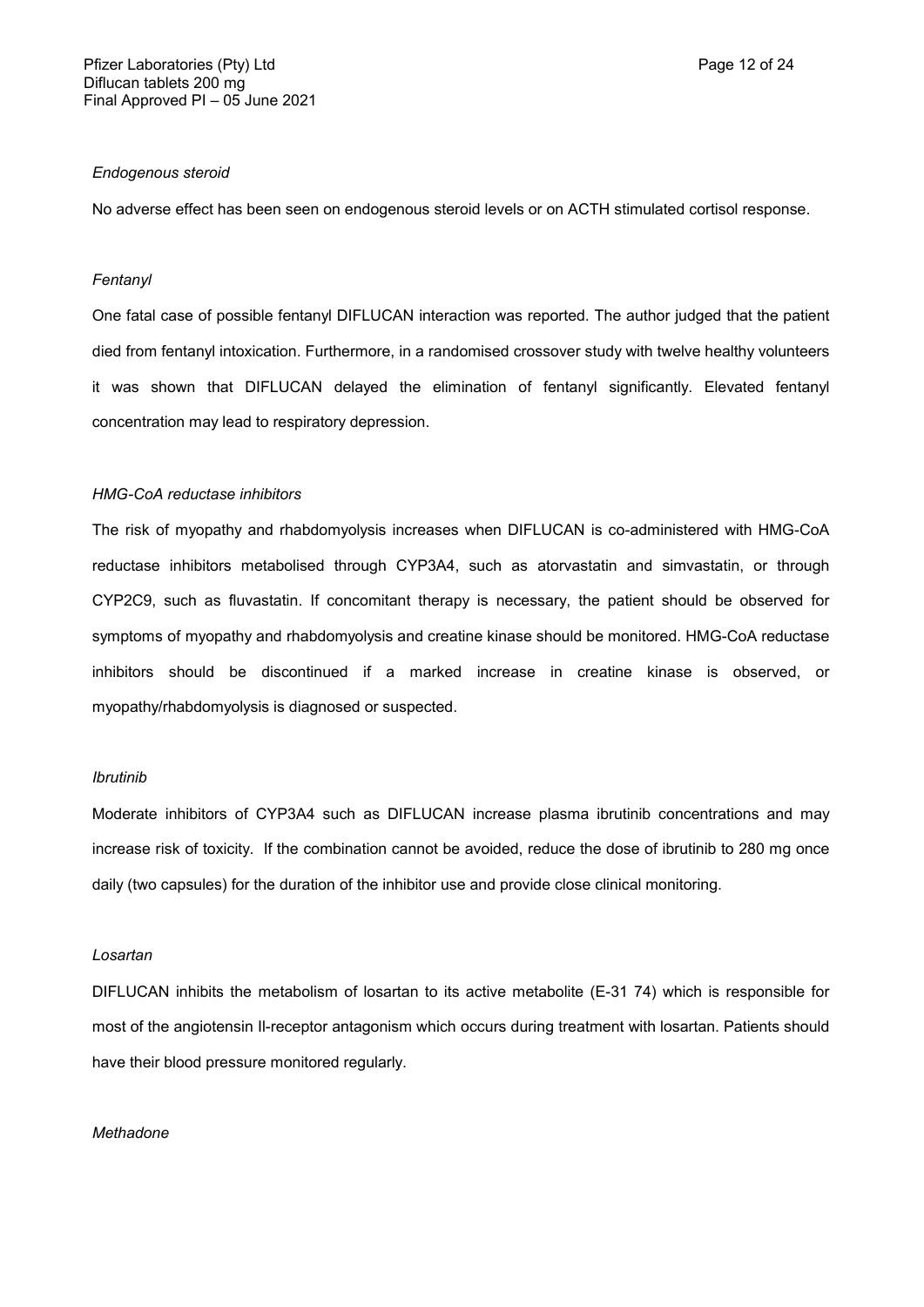DIFLUCAN may enhance the serum concentration of methadone. Dosage adjustment of methadone may be necessary.

# *Non-steroidal anti-inflammatory drugs (NSAIDS)*

The Cmax and AUC of flurbiprofen were increased by 23 % and 81 %, respectively, when co-administered with DIFLUCAN compared to administration of flurbiprofen alone. Similarly, the C<sub>max</sub> and AUC of the pharmacologically active isomer [S-(+)-ibuprofen] were increased by 15 % and 82 %, respectively, when DIFLUCAN was co-administered with racemic ibuprofen (400 mg) compared to administration of racemic ibuprofen alone.

Although not specifically studied, DIFLUCAN has the potential to increase the systemic exposure of other NSAIDs that are metabolised by CYP2C9 (e.g. naproxen, lornoxicam, meloxicam, diclofenac). Frequent monitoring for adverse events and toxicity related to NSAIDs is recommended. Adjustment of dosage of NSAIDs may be needed.

# *Olaparib*

Moderate inhibitors of CYP3A4 such as DIFLUCAN increase olaparib plasma concentrations; concomitant use is not recommended. If the combination cannot be avoided, limit the dose of olaparib to 200 mg twice daily.

# *Oral contraceptives*

Two pharmacokinetic studies with a combined oral contraceptive have been performed using multiple doses of DIFLUCAN. There were no relevant effects on hormone level in the 50 mg DIFLUCAN study, while at 200 mg daily, the AUCs of ethinyl estradiol and levonorgestrel were increased 40 % and 24 %, respectively. Thus, multiple dose use of DIFLUCAN at these doses is unlikely to have an effect on the efficacy of the combined oral contraceptive.

# *Phenytoin*

DIFLUCAN inhibits the hepatic metabolism of phenytoin. With co-administration, serum phenytoin concentration levels should be monitored in order to avoid phenytoin toxicity.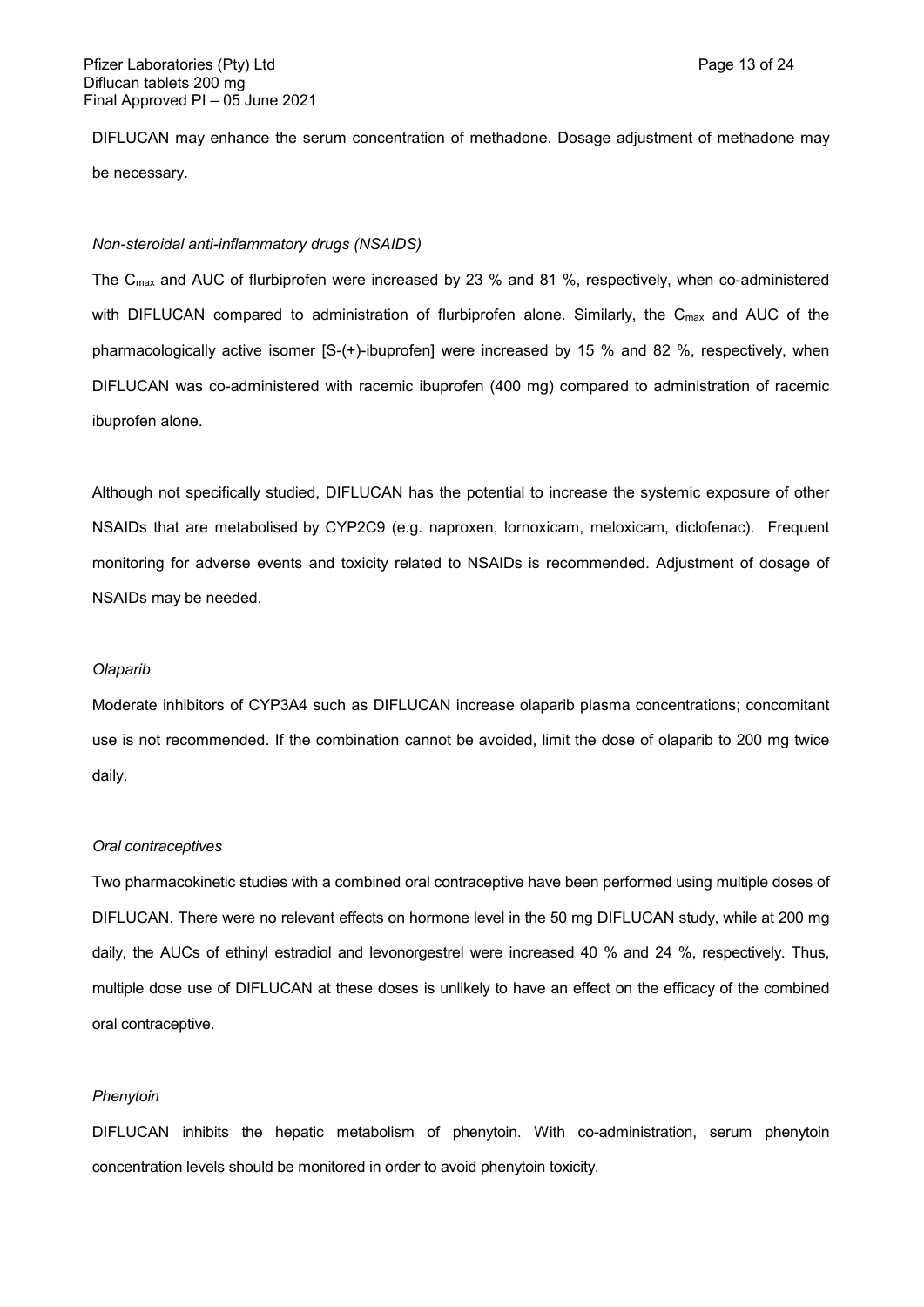#### *Prednisone*

There was a case report that a liver-transplanted patient treated with prednisone developed acute adrenal insufficiency when a three-month therapy with DIFLUCAN was discontinued. The discontinuation of DIFLUCAN presumably caused an enhanced CYP3A4 activity which led to increased metabolism of prednisone. Patients on long-term treatment with DIFLUCAN and prednisone should be carefully monitored for adrenal insufficiency when DIFLUCAN is discontinued (see section 4.4).

#### *Rifabutin*

There have been reports that an interaction exists when DIFLUCAN is administered concomitantly with rifabutin, leading to increased serum levels of rifabutin up to 80 %. There have been reports of uveitis in patients to whom DIFLUCAN and rifabutin were co-administered. Patients receiving rifabutin and DIFLUCAN concomitantly should be carefully monitored.

#### *Saquinavir*

DIFLUCAN increases the AUC of saquinavir with approximately 50  $\%$ , C<sub>max</sub> by approximately 55  $\%$  and decreases the clearance of saquinavir by approximately 50 % due to inhibition of saquinavir's hepatic metabolism by CYP3A4 and inhibition of P-glycoprotein. Dosage adjustment of saquinavir may be necessary.

# *Sirolimus*

DIFLUCAN increases plasma concentrations of sirolimus presumably by inhibiting the metabolism of sirolimus via CYP3A4 and P-glycoprotein. This combination may be used with a dosage adjustment of sirolimus depending on the effect/concentration measurements.

#### *Sulfonylureas*

DIFLUCAN has been shown to prolong the serum half-life of concomitantly administered oral sulfonylureas (e.g., chlorpropamide, glibenclamide, glipizide, tolbutamide) in healthy volunteers. Frequent monitoring of blood glucose and appropriate reduction of sulfonylurea dosage is recommended during co-administration.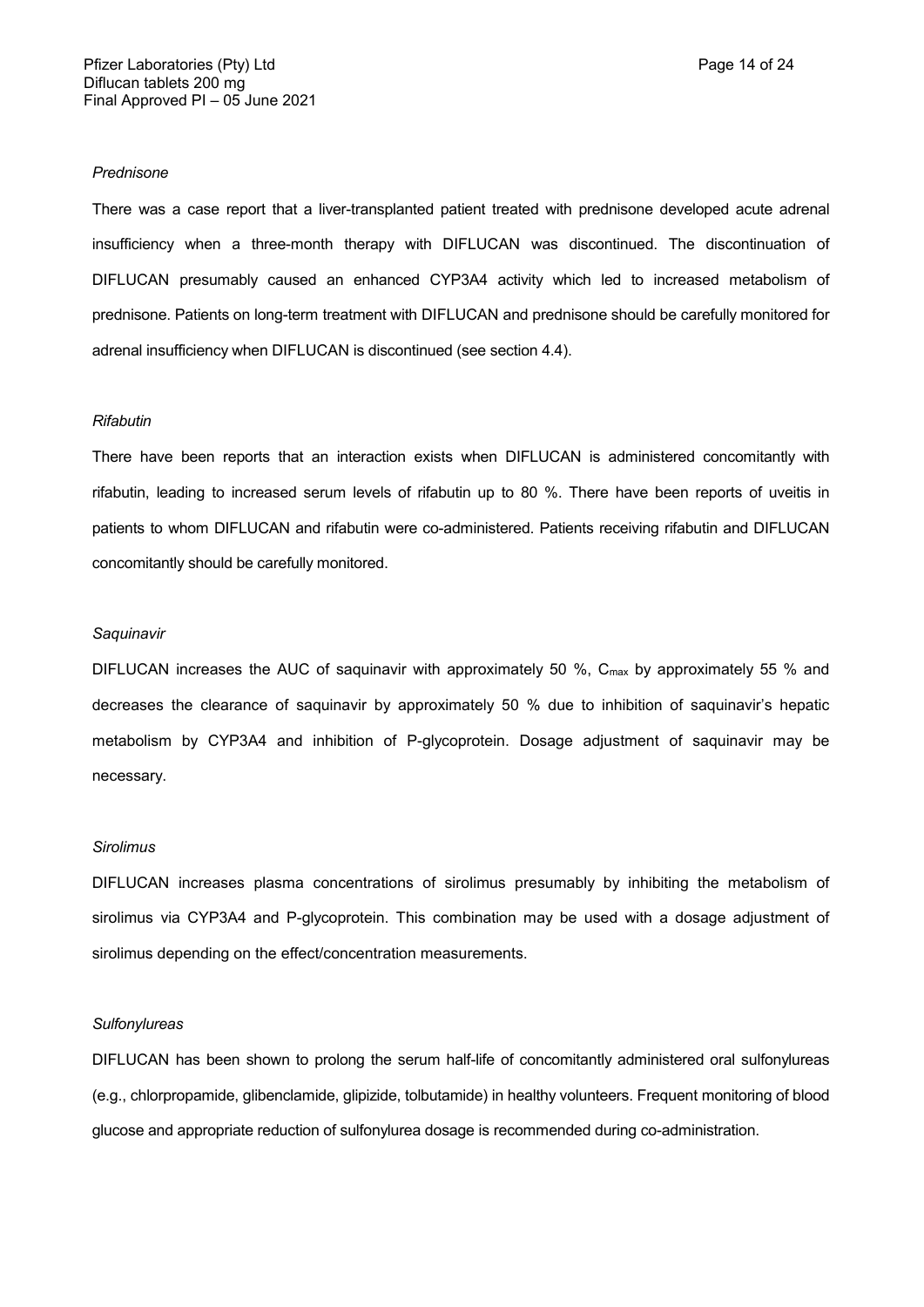## *Tacrolimus*

DIFLUCAN may increase the serum concentrations of orally administered tacrolimus up to 5 times due to inhibition of tacrolimus metabolism through CYP3A4 in the intestines. No significant pharmacokinetic changes have been observed when tacrolimus is given intravenously. Increased tacrolimus levels have been associated with nephrotoxicity. Dosage of orally administered tacrolimus should be decreased depending on tacrolimus concentration.

## *Theophylline*

In a placebo-controlled interaction study, the administration of DIFLUCAN 200 mg for 14 days resulted in an 18 % decrease in the mean plasma clearance rate of theophylline. Patients who are receiving high dose theophylline or who are otherwise at increased risk for theophylline toxicity should be observed for signs of theophylline toxicity while receiving DIFLUCAN, and therapy modified appropriately if signs of toxicity develop.

#### *Tofacitinib*

Exposure of tofacitinib is increased when tofacitinib is co-administered with medicines that result in both moderate inhibition of CYP3A4 and strong inhibition of CYP2C19 (e.g. DIFLUCAN). Therefore, it is recommended to reduce tofacitinib dose to 5 mg once daily when it is combined with these medicines.

## *Tolvaptan*

Exposure to tolvaptan is significantly increased (200 % in AUC; 80 % in  $C_{\text{max}}$ ) when tolvaptan, a CYP3A4 substrate, is co-administered with DIFLUCAN, a moderate CYP3A4 inhibitor, with risk of significant increase in adverse reactions particularly significant diuresis, dehydration and acute renal failure. In case of concomitant use, the tolvaptan dose should be reduced as instructed in the tolvaptan prescribing information and the patient should be frequently monitored for any adverse reactions associated with tolvaptan.

### *Vinca alkaloids*

Although not studied, DIFLUCAN may increase the plasma levels of the vinca alkaloids (e.g., vincristine and vinblastine) and lead to neurotoxicity, which is possibly due to an inhibitory effect on CYP3A4.

*Vitamin A*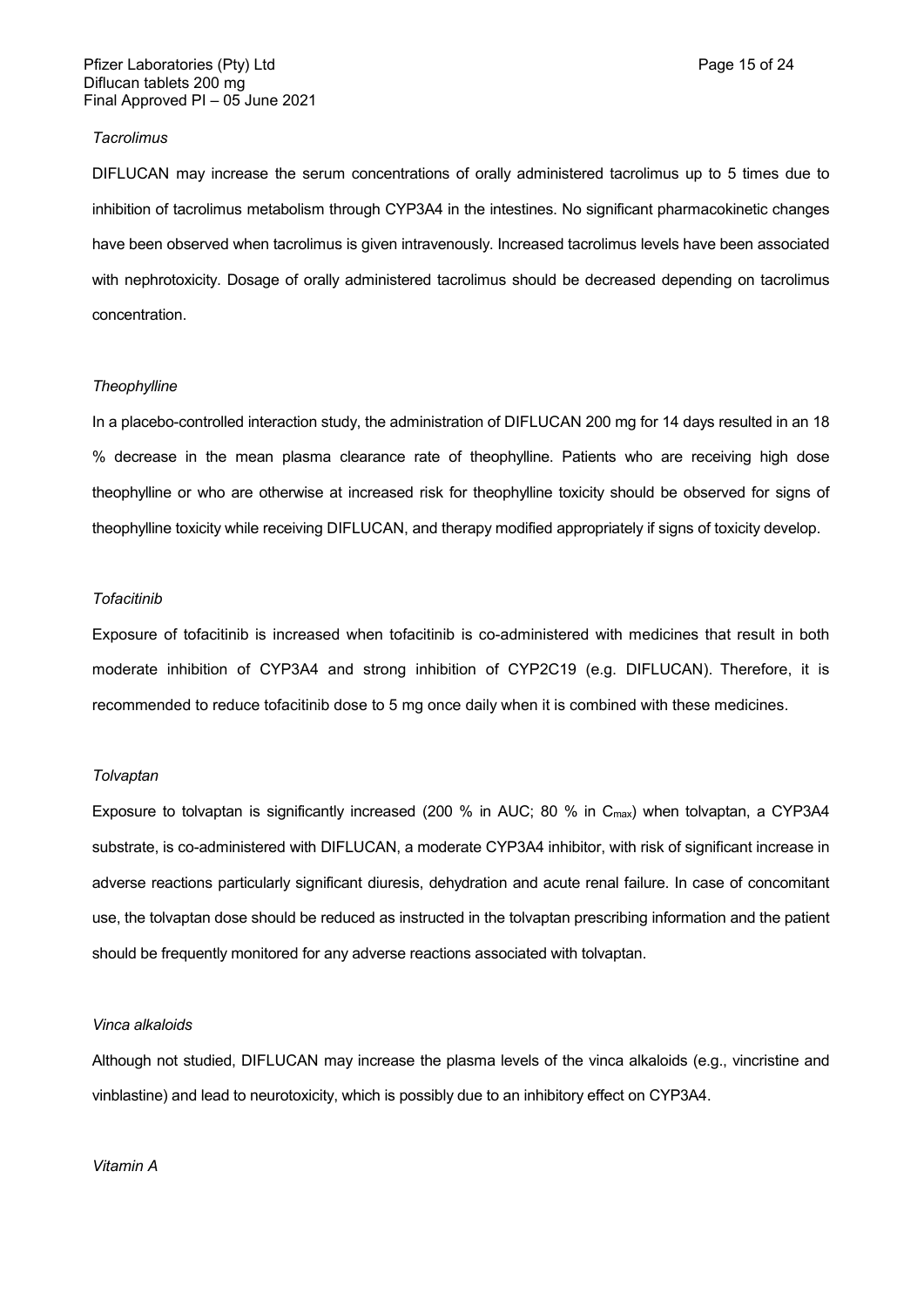Based on a case-report in one patient receiving combination therapy with all-trans-retinoid acid (an acid form of vitamin A) and DIFLUCAN, pseudotumour cerebri, which disappeared after discontinuation of DIFLUCAN treatment, occurred. Potential central nervous system (CNS) adverse events should be monitored for when this combination of medicines is used.

# *Voriconazole (CYP2C9, CYP2C19 and CYP3A4 inhibitor)*

Concurrent administration of oral voriconazole (400 mg every 12 hours for 1 day, then 200 mg every 12 hours for 2,5 days) and oral DIFLUCAN (400 mg on day 1, then 200 mg every 24 hours for 4 days) to 8 healthy male subjects resulted in an increase in Cmax, and AUCτ, of voriconazole by an average of 57 % (90 % Cl: 20 %, 107 %) and 79 % (90 % CI: 40 %, 128 %), respectively. In a follow-on clinical study involving 8 healthy male subjects, reduced dosing and/or frequency of voriconazole and DIFLUCAN did not eliminate or diminish this effect. Concomitant administration of voriconazole and DIFLUCAN at any dose is not recommended.

## *Zidovudine*

DIFLUCAN increases C<sub>max</sub> and AUC of zidovudine by 84 % and 74 %, respectively, due to an approximately 45 % decrease in oral zidovudine clearance. The half-life of zidovudine was likewise prolonged by approximately 128 % following combination therapy with DIFLUCAN. Patients receiving this combination should be monitored for the development of zidovudine-related adverse reactions. Dosage reduction of zidovudine may be considered.

Medical practitioners should be aware that drug-drug interaction studies with other medicines have not been conducted, but such interactions may occur.

### **4.6 Fertility, pregnancy and lactation**

#### **Women of childbearing potential/contraception in males and females**

Effective contraceptive measures must be used in women of childbearing potential and should continue throughout the treatment period and for approximately 1 week (5 to 6 half-lives) after the final dose.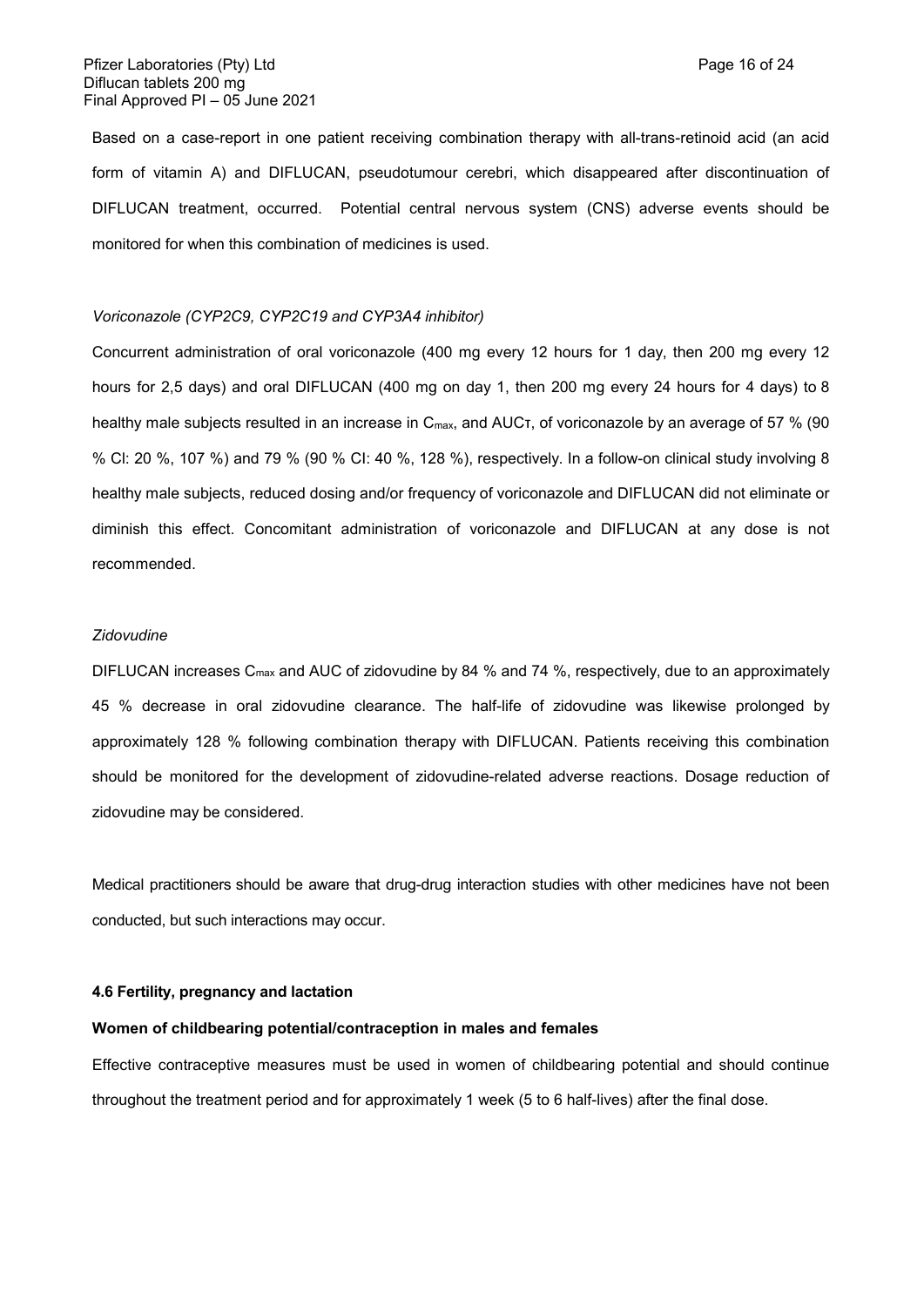## **Pregnancy**

DIFLUCAN is contraindicated for use during pregnancy (see section 4.3).

There have been reports of congenital abnormalities in infants whose mothers were treated with DIFLUCAN.

There have been reports of multiple congenital abnormalities in infants whose mothers were being treated for 3 or more months with high dose (400 to 800 mg/day) DIFLUCAN therapy for coccidioidomycosis.

A few published case reports describe a distinctive and a rare pattern of birth defects among infants whose mother received high-dose (400 to 800 mg/day) DIFLUCAN during most or all of the first trimester of pregnancy. The features seen in these infants include: brachycephaly, abnormal facies, abnormal calvarial development, cleft palate, femoral bowing, thin ribs and long bones, arthrogryposis, and congenital heart disease.

# **Breastfeeding**

DIFLUCAN is found in breast milk at concentrations similar to plasma.

DIFLUCAN should not be used in mothers breastfeeding their infants.

# **4.7 Effects on ability to drive and use machines**

When driving vehicles or operating machines it should be taken into account that dizziness or seizures may occur.

# **4.8 Undesirable effects**

# *Summary of the safety profile*

In some patients, particularly those with serious underlying diseases such as AIDS and cancer, changes in renal and haematological function test results and hepatic abnormalities have been observed during treatment with DIFLUCAN.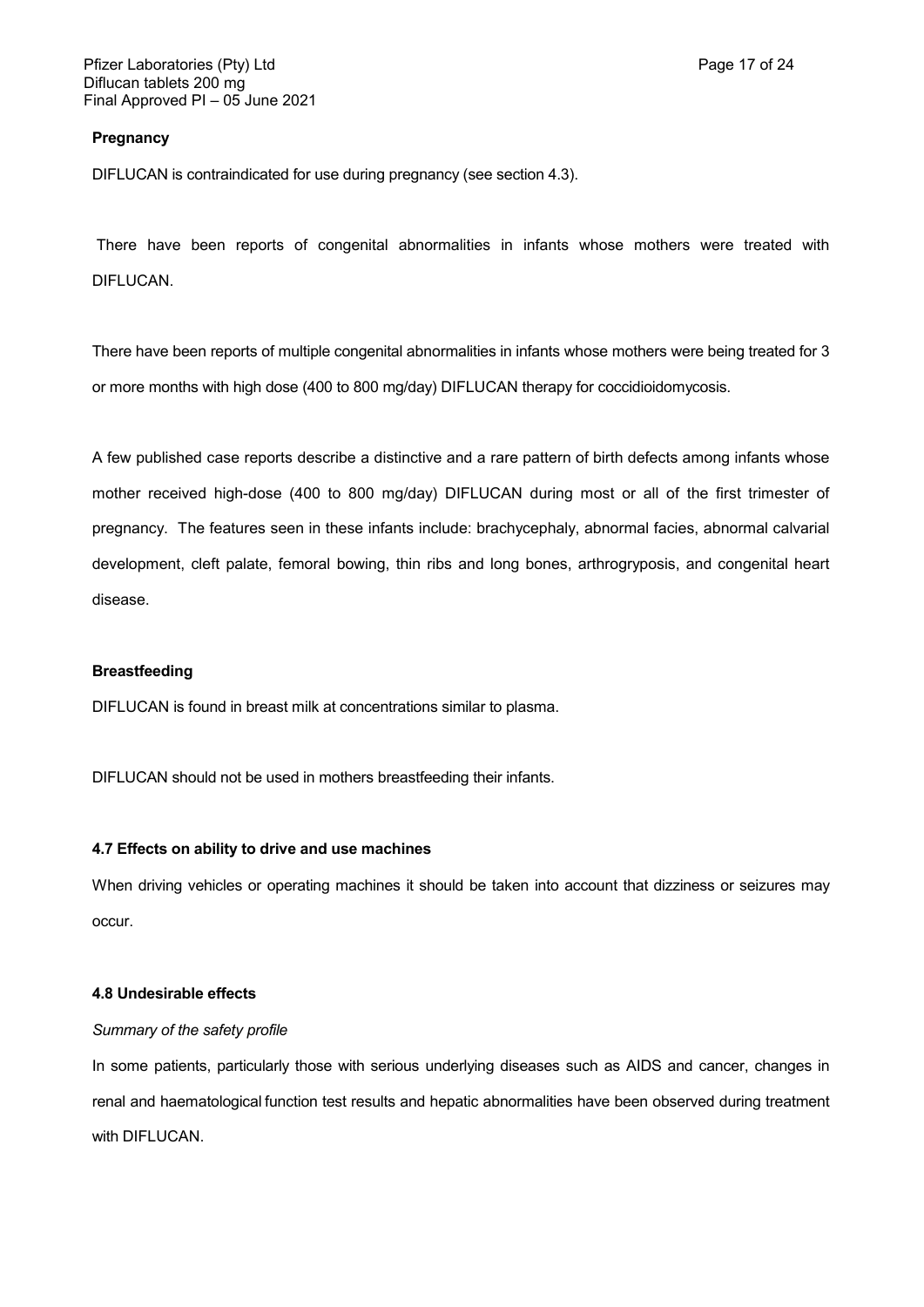# *Tabulated summary of adverse reactions*

The following undesirable effects have been observed and reported during treatment with DIFLUCAN with the following frequencies: Very common (≥ 1/10); common (≥ 1/100 to < 1/10); uncommon (≥ 1/1 000 to < 1/100); rare (≥ 1/10 000 to < 1/1 000); very rare (< 1/10 000), not known (cannot be estimated form the available data).

| System organ class         | <b>Frequency</b> | <b>Undesirable effects</b>   |
|----------------------------|------------------|------------------------------|
| <b>Blood and lymphatic</b> | Rare             | Agranulocytosis, leukopenia, |
| system disorders           |                  | neutropenia,                 |
|                            |                  | thrombocytopenia             |
| Immune system              | Rare             | Anaphylaxis                  |
| disorders                  |                  |                              |
| Metabolism and             | Rare             | Hypertriglyceridaemia,       |
| nutrition disorders        |                  | hypercholesterolaemia,       |
|                            |                  | hypokalaemia                 |
| Psychiatric disorders      | Uncommon         | Insomnia, somnolence         |
| Nervous system             | Common           | Headache                     |
| disorders                  | Uncommon         | Seizures, dizziness,         |
|                            |                  | paraesthesia, taste          |
|                            |                  | perversion                   |
|                            | Rare             | Tremor                       |
| Ear and labyrinth          | Uncommon         | Vertigo                      |
| disorders                  |                  |                              |
| Cardiac disorders          | Rare             | Torsades de pointes, QT      |
|                            |                  | prolongation                 |
| Gastrointestinal           | Common           | Abdominal pain, diarrhoea,   |
| disorders                  |                  | nausea, vomiting             |
|                            | Uncommon         | Dyspepsia, flatulence, dry   |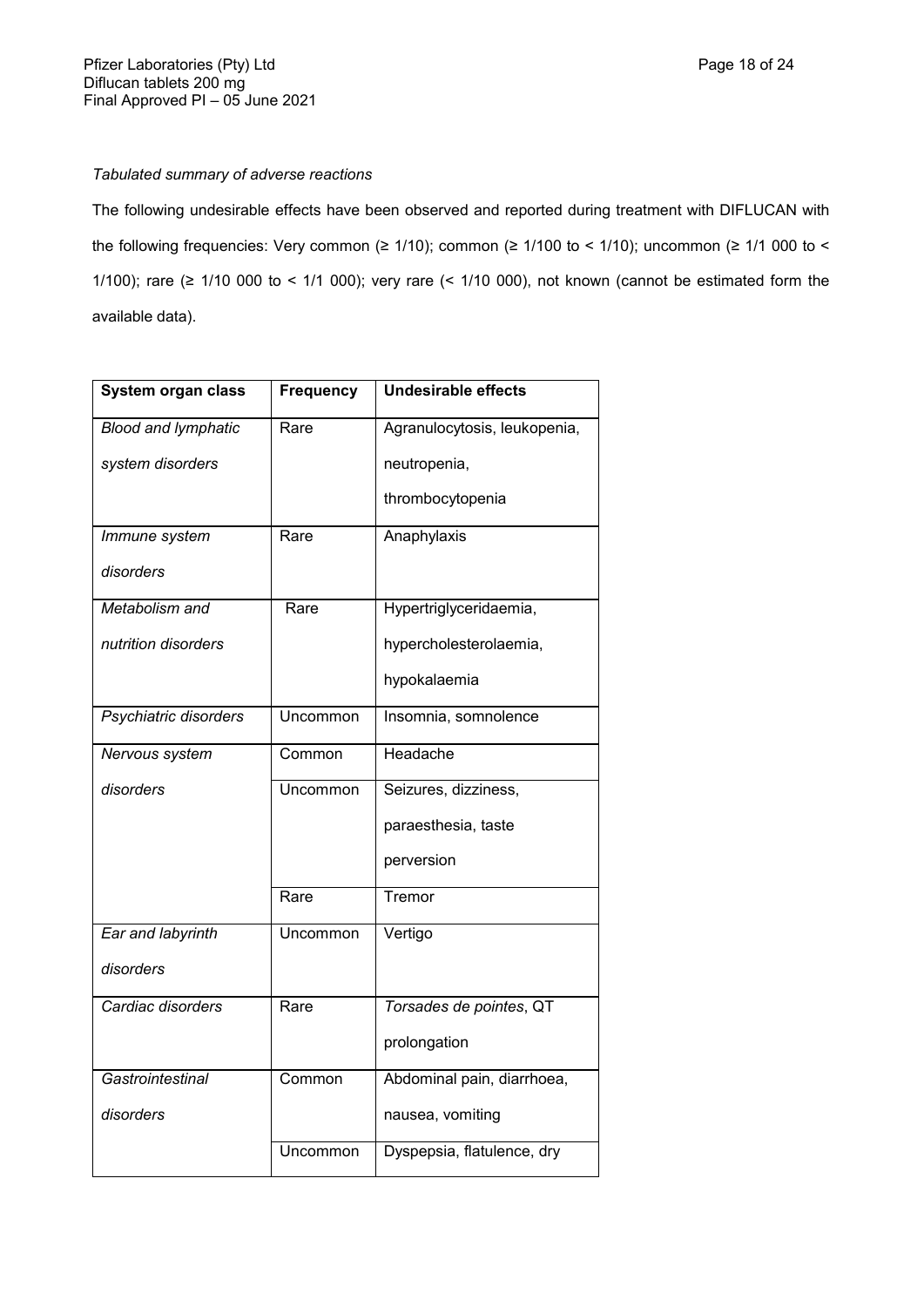|                       |           | mouth                            |
|-----------------------|-----------|----------------------------------|
| Hepato-biliary        | Common    | Increased alanine                |
| disorders             |           | aminotransferase, increased      |
|                       |           | aspartate aminotransferase,      |
|                       |           | increased blood alkaline         |
|                       |           | phosphatase                      |
|                       | Uncommon  | Cholestasis, jaundice,           |
|                       |           | increased bilirubin              |
|                       | Rare      | Hepatic toxicity including fatal |
|                       |           | cases, hepatic failure,          |
|                       |           | hepatocellular necrosis,         |
|                       |           | hepatitis, hepatocellular        |
|                       |           | damage                           |
| Skin and subcutaneous | Common    | Rash                             |
| tissue disorders      | Uncommon  | Pruritus, urticaria, increased   |
|                       |           | sweating, drug eruption          |
|                       |           | (including fixed drug eruption)  |
|                       | Rare      | Toxic epidermal necrolysis,      |
|                       |           | Stevens-Johnson syndrome,        |
|                       |           | acute generalised                |
|                       |           | exanthematous-pustulosis,        |
|                       |           | exfoliative dermatitis,          |
|                       |           | angioedema,                      |
|                       |           | face oedema, alopecia            |
|                       | Not known | Drug reaction with               |
|                       |           | eosinophilia and systemic        |
|                       |           | symptoms (DRESS)                 |
| Musculoskeletal and   | Uncommon  | Myalgia                          |
| connective tissue     |           |                                  |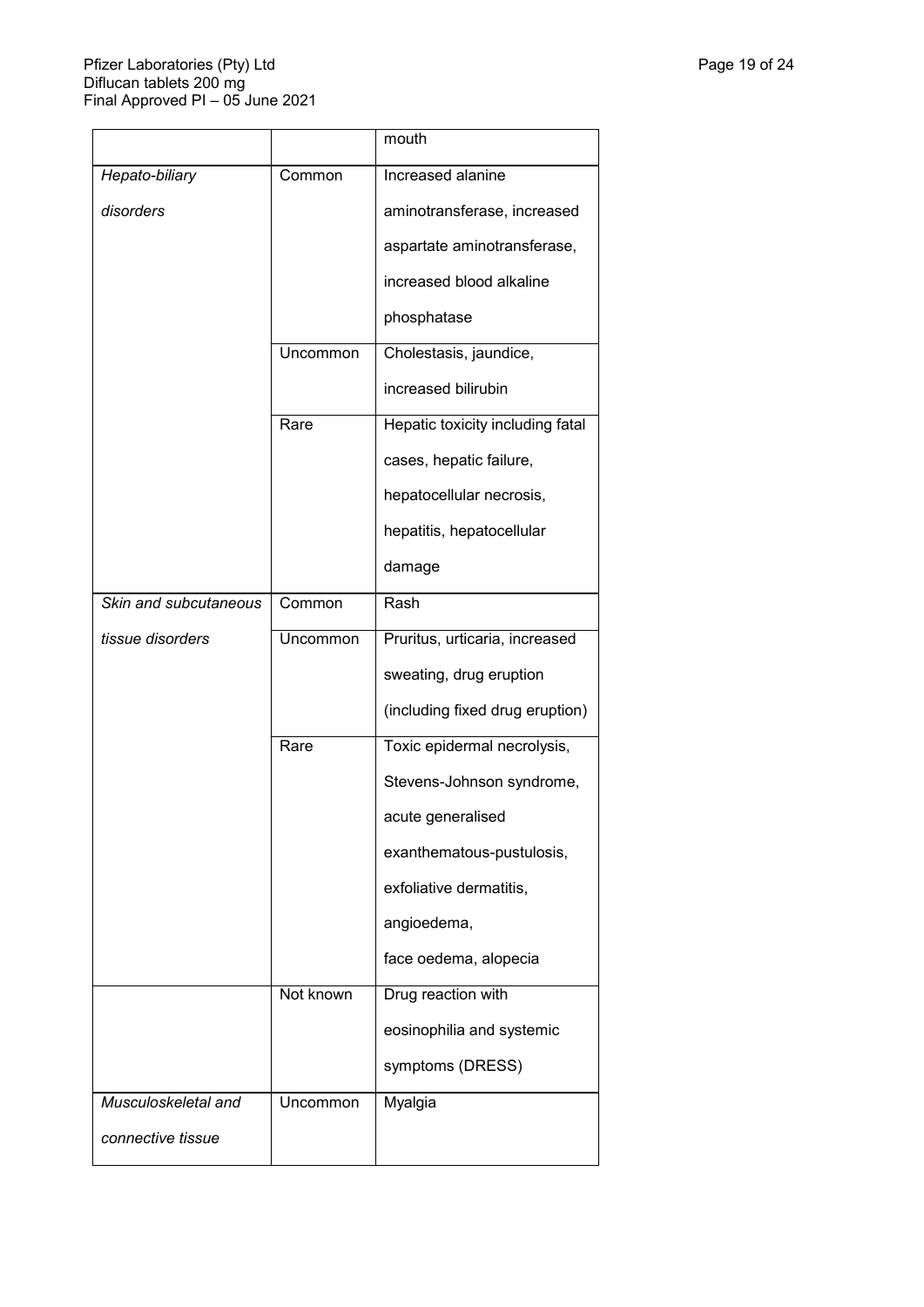| disorders             |          |                             |
|-----------------------|----------|-----------------------------|
| General disorders and | Uncommon | Fatigue, malaise, asthenia, |
| administration site   |          | fever                       |
| conditions            |          |                             |

# *Reporting of suspected adverse reactions*

Reporting suspected adverse reactions after authorisation of the medicine is important. It allows continued monitoring of the benefit/risk balance of the medicine. Health care providers are asked to report any suspected adverse reactions to SAHPRA via the "**6.04 Adverse Drug Reactions Reporting Form**", found online under SAHPRA's publications: <https://www.sahpra.org.za/Publications/Index/8>

# **4.9 Overdose**

There have been reports of overdose with DIFLUCAN accompanied by hallucinations and paranoid behaviour.

In the advent of overdosage, symptomatic treatment (with supportive measures and gastric lavage if necessary) may be adequate.

DIFLUCAN is largely excreted in the urine; forced volume diuresis would probably increase the elimination rate. A three-hour haemodialysis session decreases plasma levels by approximately 50 %.

# **5. PHARMACOLOGICAL PROPERTIES**

# **5.1 Pharmacodynamic properties**

Category and class:A 20.2.2 Fungicides

### *Mechanism of action*

Fluconazole, a member of the triazole antifungal medicines, is an inhibitor of fungal sterol synthesis.

There have been reports of cases of superinfection with *Candida* species other than *C. albicans,* which are often inherently not susceptible to fluconazole (e.g. *Candida krusei*). Such cases may require alternative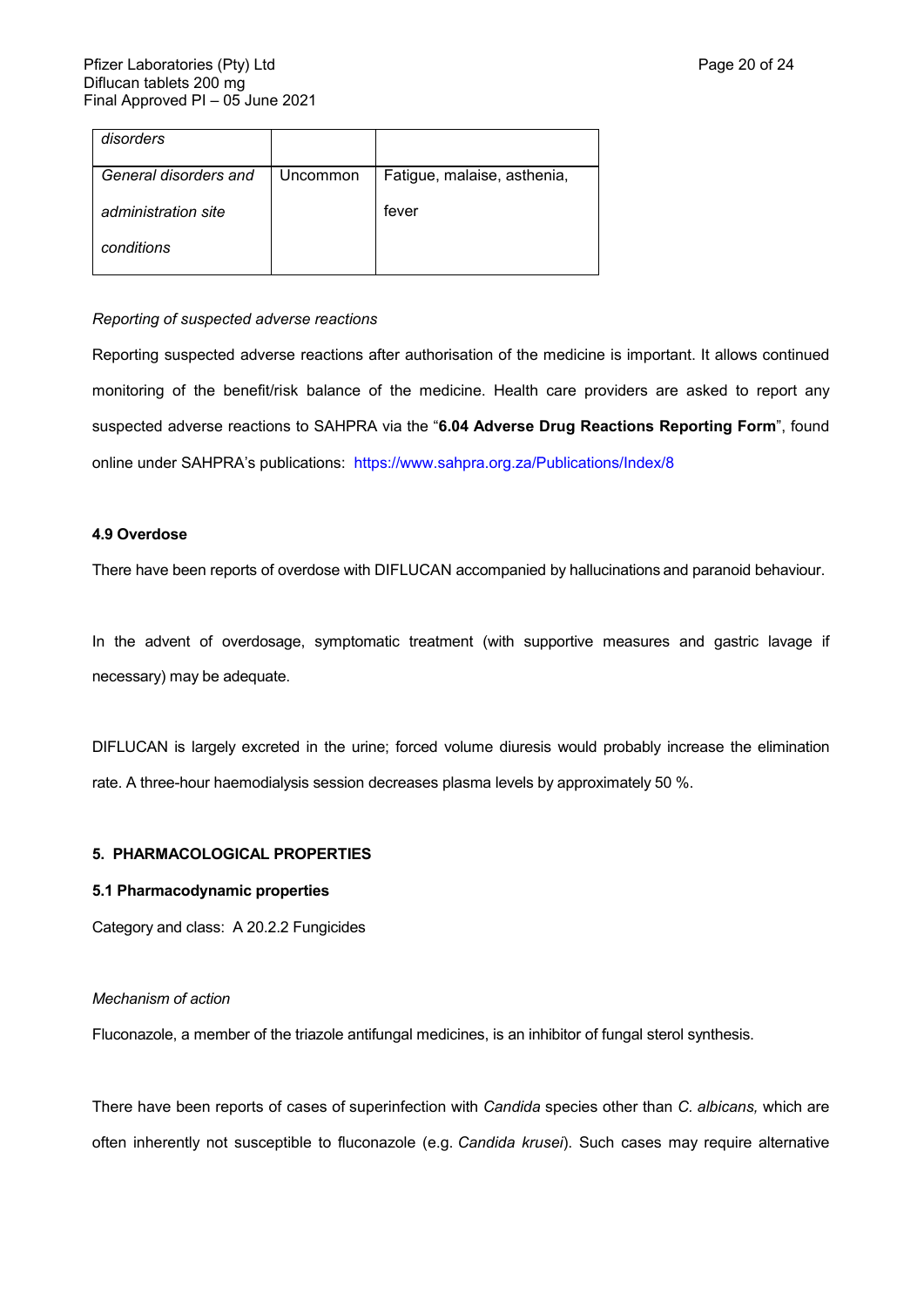antifungal therapy.

Fluconazole is specific for fungal cytochrome P-450 dependant enzymes. Fluconazole has been shown not to affect testosterone plasma concentrations in males or steroid concentrations in females of child-bearing age.

# **5.2 Pharmacokinetic properties**

The pharmacokinetic properties of fluconazole are similar following administration by the intravenous or oral route.

#### *Absorption*

After oral administration in adults, fluconazole is well absorbed, and plasma levels (and systemic bioavailability) are over 90 % of the levels achieved after intravenous administration. Oral absorption is not affected by concomitant food intake. Peak plasma concentrations in the fasting state occur between 0,5 and 1,5 hours post dose. Plasma concentrations are proportional to dose. 90 % steady state levels are reached by day 4 - 5 with multiple once daily dosing. Administration of a loading dose (on day 1) of twice the usual daily dose enables plasma levels to approximate to 90 % steady-state levels by day 2.

# *Distribution*

The apparent volume of distribution approximates to total body water. Plasma protein binding is low (11 - 12 %).

Fluconazole achieves good penetration in all body fluids studied. The levels of fluconazole in saliva and sputum are similar to plasma levels. In patients with fungal meningitis, fluconazole levels in the CSF are approximately 80 % the corresponding plasma levels.

High skin concentration of fluconazole, above serum concentrations, are achieved in the stratum corneum, epidermis-dermis and eccrine sweat. Fluconazole accumulates in the stratum corneum. At a dose of 50 mg once daily, the concentration of fluconazole after 12 days was 73 µg/g and 7 days after cessation of treatment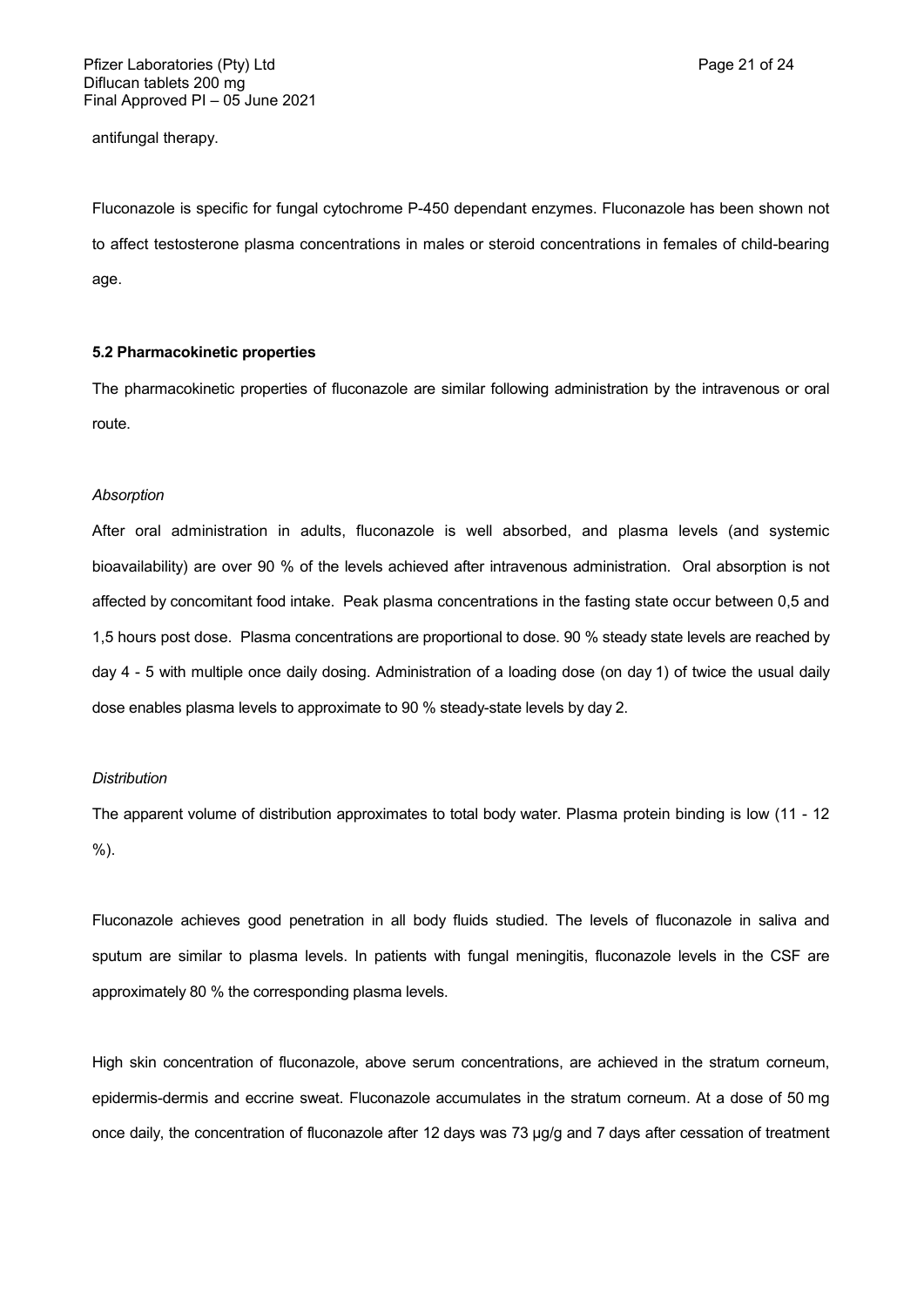the concentration was still 5,8 µg/g. At the 150 mg once-a-week dose, the concentration of fluconazole in stratum corneum on day 7 was 23,4 µg/g and 7 days after the second dose was still 7,1 µg/g.

Concentration of fluconazole in nails after 4 months of 150 mg once-a-week dosing was 4,05 µg/g in healthy and 1,8 µg/g in diseased nails; and, fluconazole was still measurable in nail samples 6 months after the end of therapy.

# *Elimination*

Plasma elimination half-life for fluconazole is approximately 30 hours. The major route of excretion is renal with approximately 80 % of the administered dose appearing in the urine as unchanged medicine. Fluconazole clearance is proportional to creatinine clearance. There is no evidence of circulating metabolites, but accumulation is significant over 15 days and concentrations may rise 2 - 3 fold.

The long plasma elimination half-life (approximately 30 hours) provides the basis for once daily dosing in the treatment of systemic conditions and single dose therapy for vaginal candidiasis and once-weekly dosing for other indications.

A pharmacokinetic study in 10 lactating women, who had temporarily or permanently stopped breastfeeding their infants, evaluated fluconazole concentrations in plasma and breast milk for 48 hours following a single 150 mg dose of fluconazole. Fluconazole was detected in breast milk at an average concentration of approximately 98 % of those in maternal plasma. The mean peak breast milk concentration was 2,61 mg/L at 5,2 hours post-dose.

# **6. PHARMACEUTICAL PARTICULARS**

Microcrystalline cellulose Dibasic calcium phosphate anhydrous Povidone Croscarmellose sodium

**6.1 List of excipients**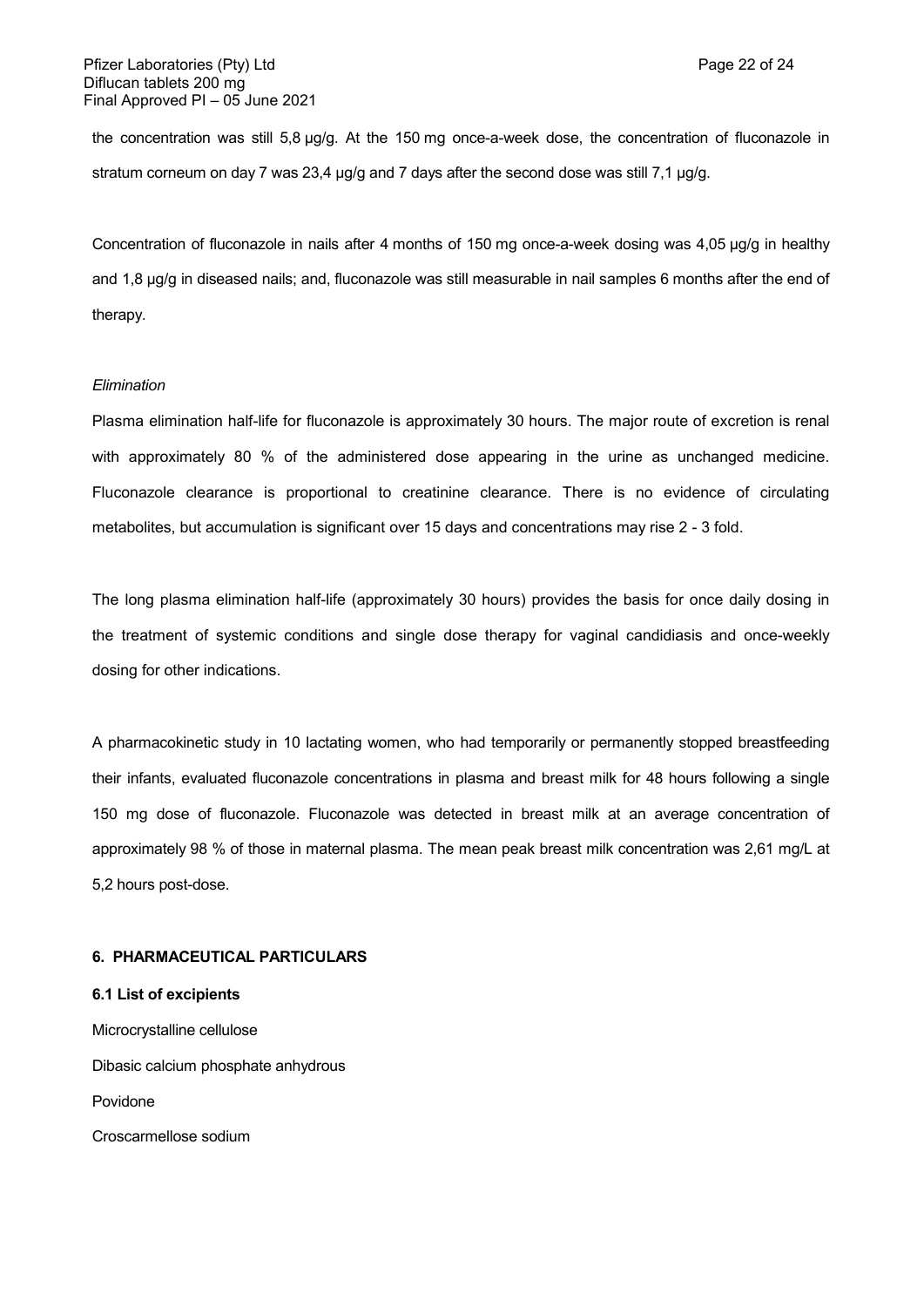FD&C Red No. 40 aluminium lake dye

Magnesium stearate

# **6.2 Incompatibilities**

Not applicable.

# **6.3 Shelf life**

60 months

# **6.4 Special precautions for storage**

Store at or below 30 °C.

# **6.5 Nature and contents of container**

Blue-white HDPE bottles containing 28 tablets.

# **6.6 Special precautions for disposal**

No special requirements.

# **7. HOLDER OF CERTIFICATE OF REGISTRATION**

Pfizer Laboratories (Pty) Ltd

85 Bute Lane

Sandton 2196

South Africa

Tel: +27(0)11 320 6000 / 0860 734 937 (Toll-free South Africa)

# **8. REGISTRATION NUMBER**

35/20.2.2/0187

# **9. DATE OF FIRST AUTHORISATION**